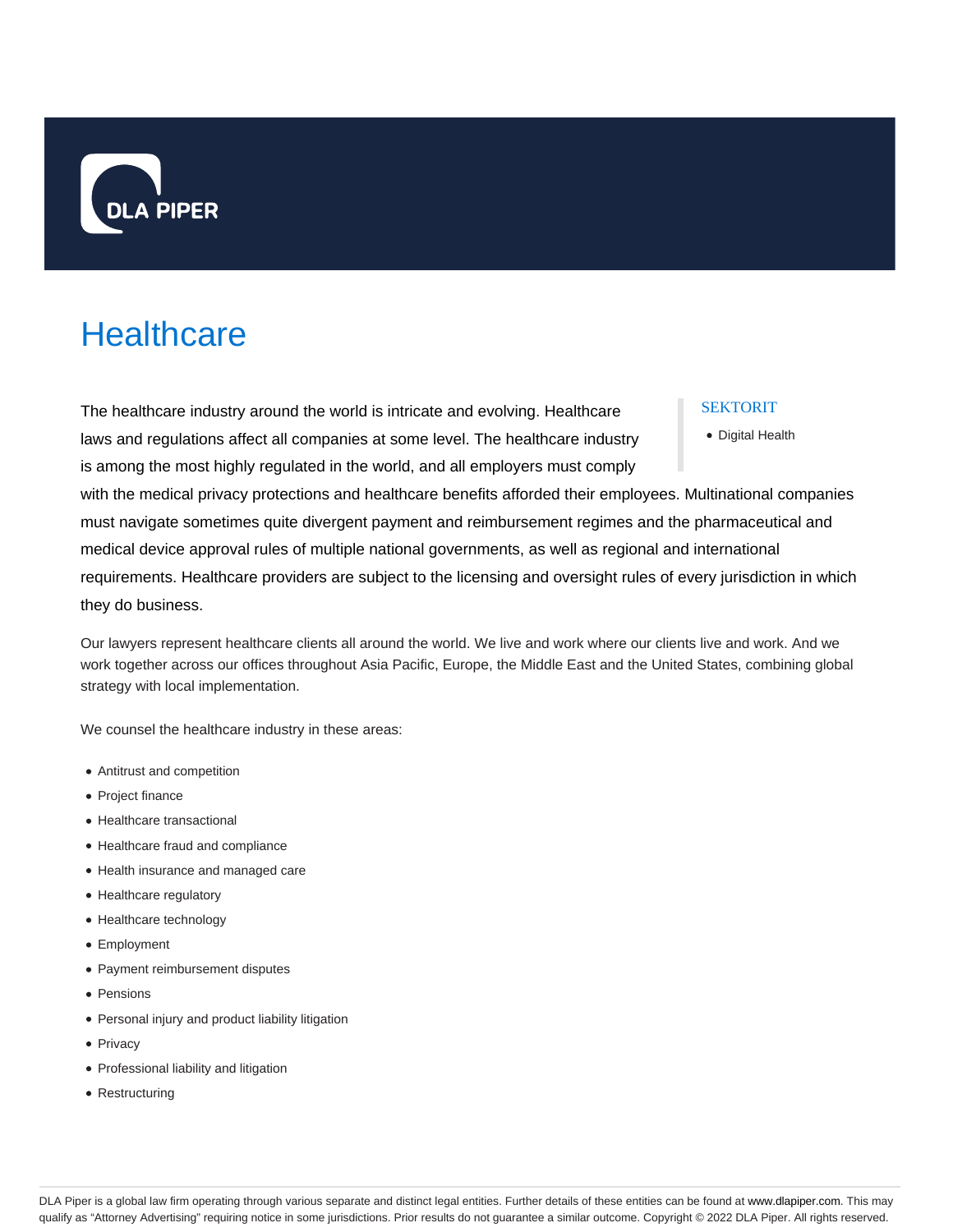# **Publications**

**Former BIO CEO Jim Greenwood: 1 million dead, \$16 trillion in losses is our wake-up call on pandemic preparedness**

7 June 2022

While biological events may be inevitable, their level of impact on our country is not.

**FDA premarket approval and the use of "FDA Approved" claims**

17 May 2022 When do products, facilities, labels, and claims require Formal Premarket Approval, and when do they not?

**Israel Group News April 2022**

# 28 April 2022 ISRAEL GROUP NEWS

In this issue, our global activities, latest publications, recent events and more.

**COVID-19 two years in: Four key trends in the state of compliance**

# 17 March 2022 PRACTICAL COMPLIANCE

What it means to be compliant today is not what it meant in March 2020.

**The beginning of the end: FDA details roadmap to terminating COVID-19 EUAs and enforcement policies for medical devices, PPE**

2 March 2022

The webinar sought to prepare stakeholders for the upcoming transition back to normal operations by describing its expectations for the industry over the 180-day transition period.

**Medicare audit? CMS expands ability to revoke for non-compliant billing**

14 February 2022

These broad revisions provide CMS with greater revocation authority.

**Telehealth's impact on low-income communities**

24 January 2022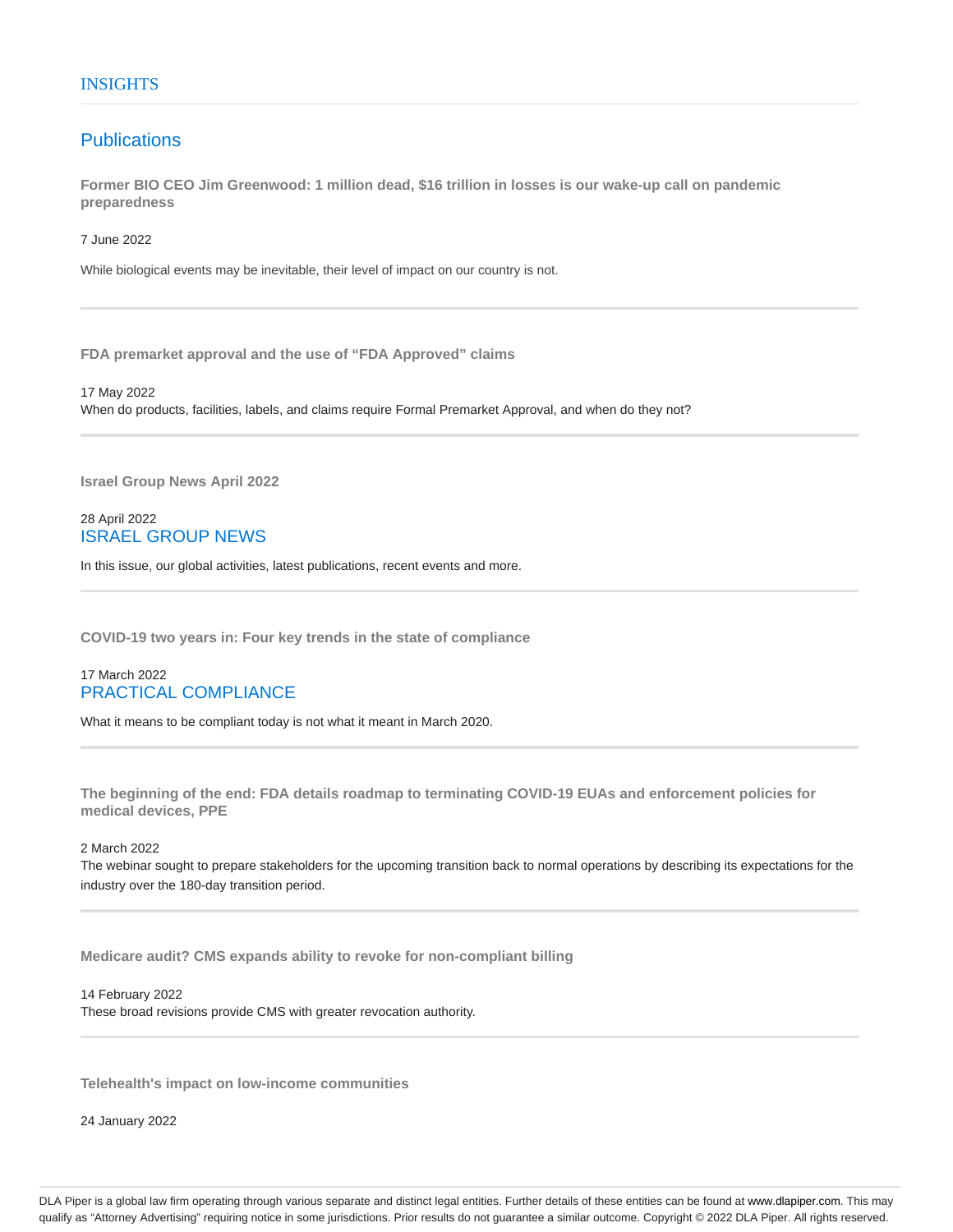# AT THE INTERSECTION OF SCIENCE AND LAW PODCAST SERIES

Shared from our Beyond the Curve podcast series

Ray Williams and Kirsten Axelsen are joined by Dr. Benson Hsu of the University of South Dakota Sanford School of Medicine for a frank discussion on disparities to engaging with telehealth and ways to better serve low income communities. Originally recorded on March 3, 2021.

**Israel Group News January 2022**

24 January 2022 ISRAEL GROUP NEWS

In this issue, our global activities, latest publications, recent events and more.

**2022 – a busy year for privacy legislation has already started**

12 January 2022 Biometric privacy, cybersecurity standards and consumer protection are among the subjects of the bills.

**Supporting the health of your health system: 2022**

3 January 2022 Helping you tend to healthcare system wellness throughout the business life cycle.

**The crossroad of science and law**

# 16 December 2021 AT THE INTERSECTION OF SCIENCE AND LAW PODCAST SERIES

Lucas Przymusinski and Raymond Williams are joined by Michael King, Vice President and Associate General Counsel at Jazz Pharmaceuticals, to discuss the benefits of medical and science backgrounds when litigating matters for pharmaceutical and medical device companies.

**Third Circuit deepens circuit split on government's ability to dismiss qui tam complaints over relator's objection**

11 November 2021 When is the government entitled to dismiss a relator's complaint over the relator's objection? The split among the circuits deepens.

**Takeaways from the new USPS rule prohibiting the mailing of vape products**

29 October 2021

The Final Rule clarified that hemp vape products are included within the definition of ENDS, and are thus nonmailable.

**Food and Beverage News and Trends**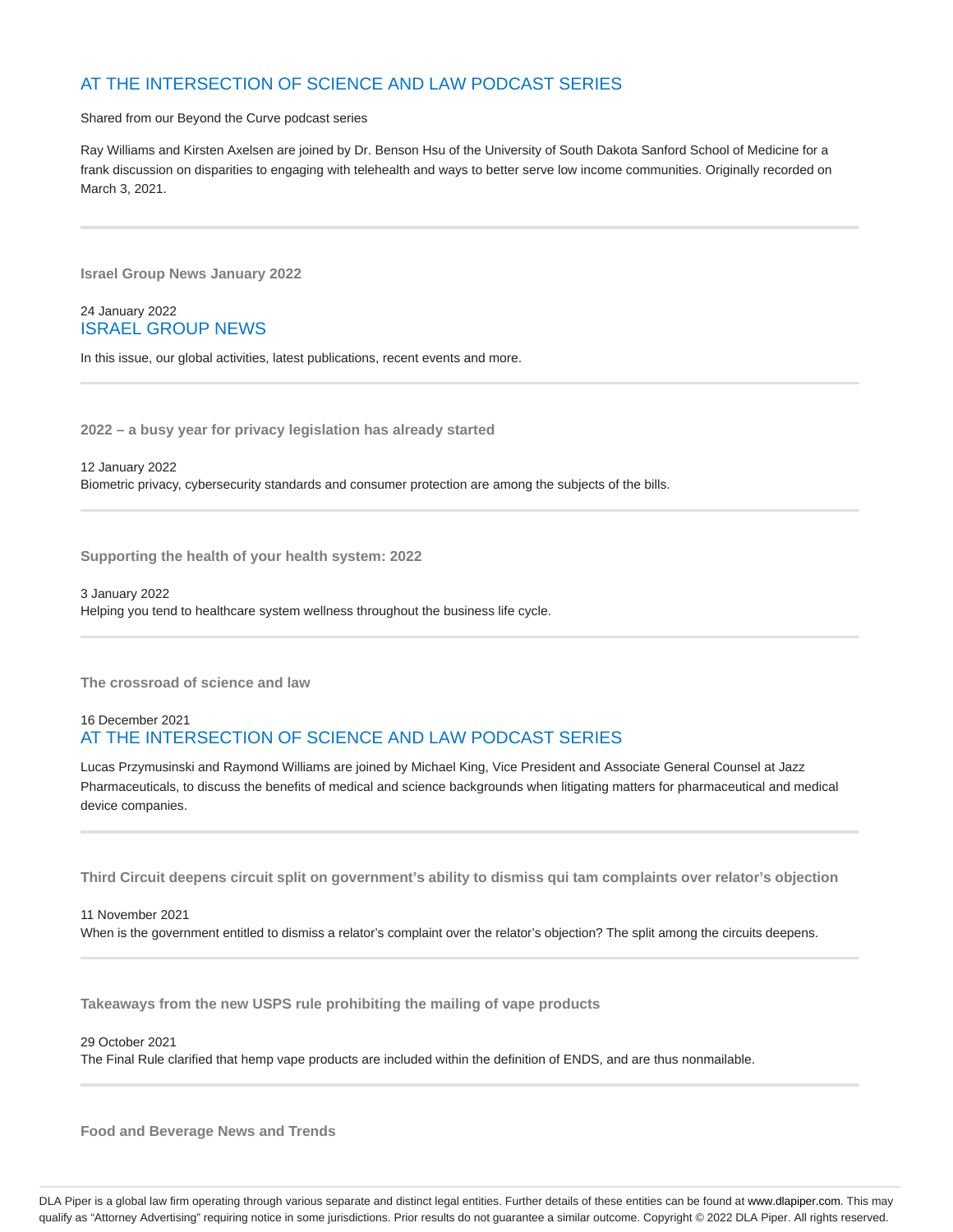# 28 October 2021 FOOD AND BEVERAGE NEWS AND TRENDS

FDA announces initiative to improve children's diets; massive study finds using salt substitute is low-cost way to reduce stroke risk; onion recall expands.

**Israel Group News October 2021**

# 25 October 2021 ISRAEL GROUP NEWS

In this issue, our global activities, latest publications, recent events and more.

**Understanding AI and its use in drug discovery**

# 6 October 2021 AT THE INTERSECTION OF SCIENCE AND LAW PODCAST SERIES

DLA Piper partners Ellen Scordino and Susan Krumplitsch are joined by Duane Valz, General Counsel of Insitro, to discuss how machine learning is being used to generate and leverage data for the development of better medicines.

**FTC's Policy Statement on breach notifications in mobile health apps: a new, broad approach that may face legal challenge**

#### 27 September 2021

The Policy Statement highlights the FTC's intention to step up enforcement consistent with these broad new interpretations.

**The global landscape of data privacy: Important points about new laws in three key jurisdictions**

# 21 September 2021 PRACTICAL COMPLIANCE

New data privacy requirements in three important jurisdictions – the European Union, China, and Brazil – with an emphasis on action steps for compliance officers.

**The Hidden Cost of Price Control Policies with Kirsten Axelsen**

# 15 September 2021

An interview with Kirsten Axelsen about what would change in biopharma if price controls were implemented.

**President Biden announces new vaccination requirements – what private employers and federal contractors need to know**

#### 14 September 2021

Employers already struggling with a puzzling array of compliance challenges aimed at combating COVID-19 now face additional vaccination and testing requirements.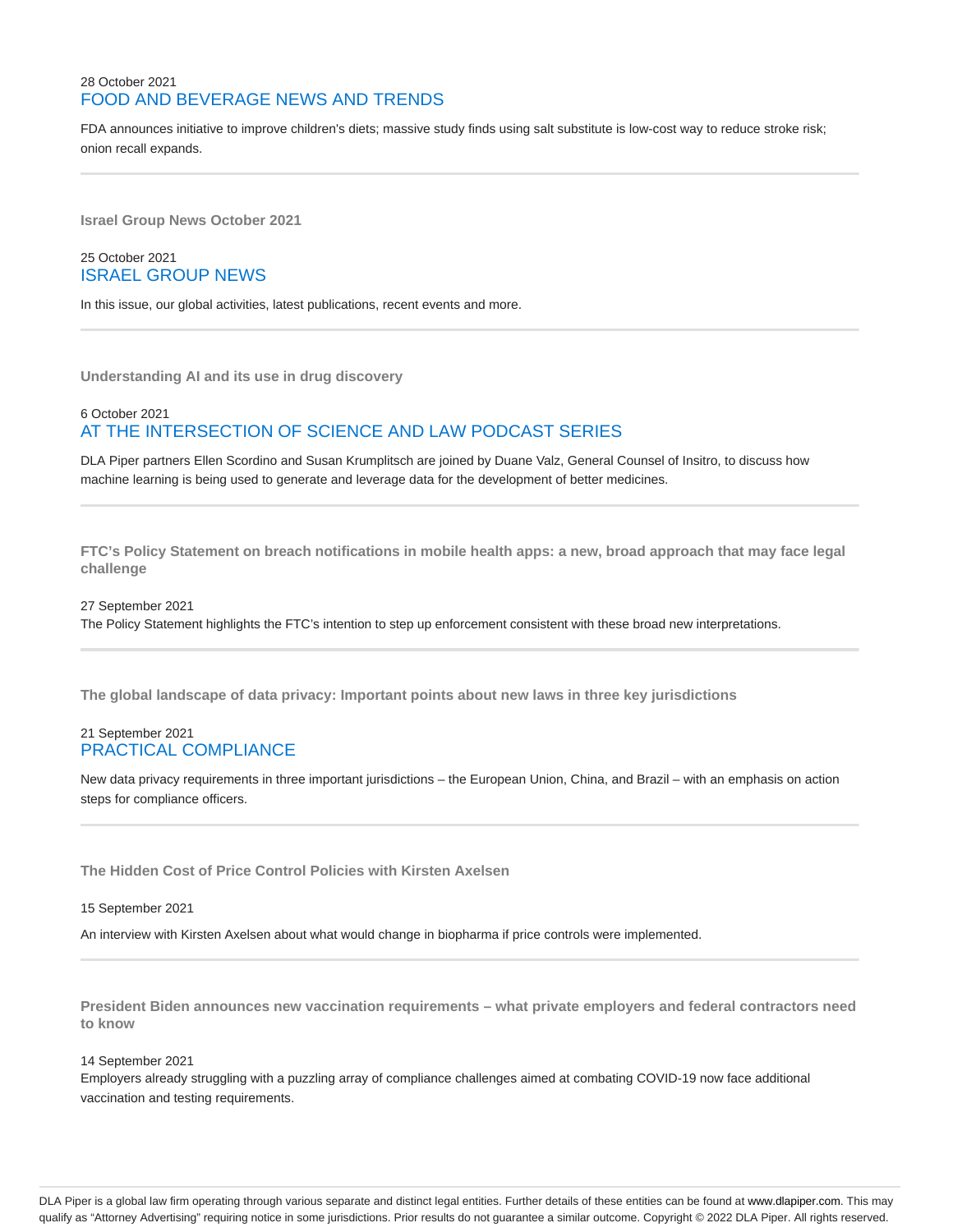**Split Seventh Circuit lowers the bar for pleading a False Claims Act violation**

14 September 2021

Defendants are again at risk for False Claims Act liability for what appear to be mere breaches of contract or technical regulatory violations.

**mRNA Technology: A New Approach to Therapeutics**

# 8 September 2021 AT THE INTERSECTION OF SCIENCE AND LAW PODCAST SERIES

Dr. Lisa Haile talks with Dr. Kathy Fernando about the study of mRNA and how COVID-19 catalyzed its advancement.

**Seventh Circuit adopts objective reasonableness standard for False Claims Act liability**

1 September 2021 Key details and takeaways.

**Cybersecurity considerations for executives and boards of directors: How recent cyberattack trends and developments inform strategies for reducing cyber-risk**

### 23 August 2021 We review recent trends and costs associated with cyberattacks and analyze how organizations can implement strategies for reducing cyber-risk.

**Israel Group News August 2021**

# 16 August 2021 ISRAEL GROUP NEWS

In this issue, our global activities, latest publications, recent events and more.

**New workplace protections for medical cannabis patients in Puerto Rico**

12 August 2021 The new law creates a new protected category under Puerto Rico antidiscrimination laws.

**SCOTUS upholds the ACA: Next steps for employers**

8 July 2021

All ACA provisions regarding the employer mandate for large employers continue in effect; in addition, ACA patient protection provisions have been expanded by the Consolidated Appropriations Act, 2021.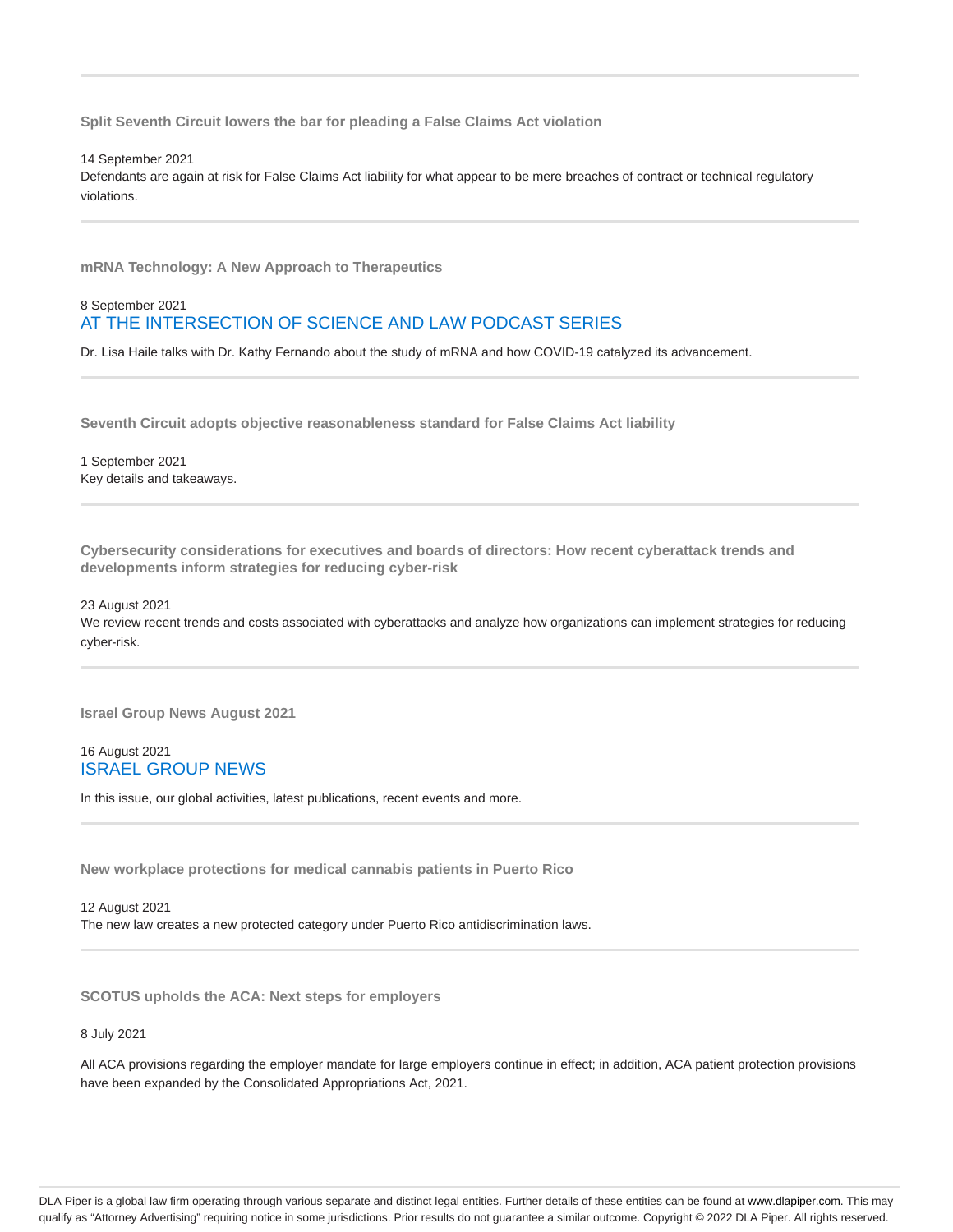**Global corporate benchmarking group seeks inputs on corporate human rights standards**

#### 22 June 2021 Comments are requested by June 25, 2021.

**Whatever your sector, ransomware attacks are changing how to think about platform security risk: Action steps**

#### 14 June 2021

In an increasingly digitized economy, creating awareness of platform security risks is critical.

**FDA solicits public comment on adding list of device materials to certain medical device labels**

#### 26 May 2021

The proposed change would apply to all medical devices that may be in contact with a patient long term.

**Israel Group News May 2021**

# 1 May 2021 ISRAEL GROUP NEWS

In this issue, our global activities, latest publications, recent events and more.

**FDA warning letters: More warnings and closer scrutiny of COVID-19 and vaping products**

#### 26 April 2021

A large percentage of warning letters concern adulterated, unapproved or misbranded products related to COVID-19, and e-cigarette companies continue to be in the agency's crosshairs for selling unapproved products.

**eSignature and ePayment News and Trends**

# 2 April 2021 ESIGNATURE AND EPAYMENT NEWS AND TRENDS

Continuing the digital transformation into 2021.

**Top employee benefits issues to watch**

31 March 2021 The top 10 issues likely to impact plan sponsors in 2021 and beyond.

**The Drivers of SPACs and Why They are Here to Stay**

4 March 2021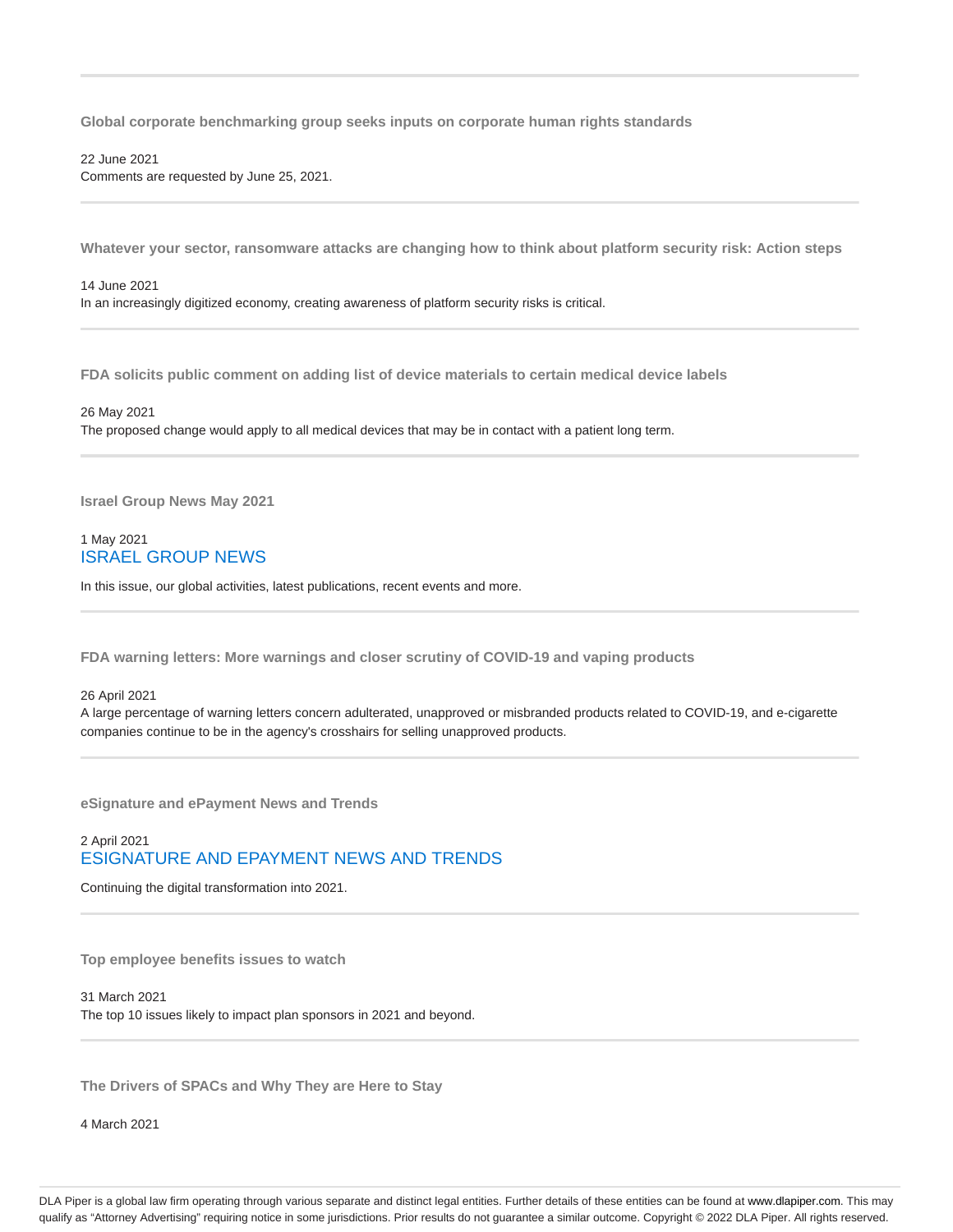# HEALTHCARE Q&A SERIES

At the DLA Piper 2021 Healthcare Leadership Conference, both Josh and Jeff will join a panel to discuss the latest developments in capital markets for healthcare companies including SPACs.

**Making Compliance Part of Your Business DNA**

# 2 March 2021 HEALTHCARE Q&A SERIES

At the DLA Piper 2021 Healthcare Leadership Conference, Charles will participate in the panel, What is an effective compliance program. This session will explore the shift in the federal government's approach to compliance program effectiveness and how new trends will impact organizational and enforcement efforts in the future.

**Legislators and regulators continue to support digital transformation**

26 February 2021 Endorsing the movement towards digital transformation.

**eSignature and ePayment News and Trends**

# 26 February 2021 ESIGNATURE AND EPAYMENT NEWS AND TRENDS

How legislatures and regulators endorse the movement towards digital transformation.

**Expectations for white collar enforcement under the Biden Administration**

#### 18 February 2021

Six key areas where the Biden Administration may focus its enforcement efforts.

**Israel Group News January 2021**

# 19 January 2021 ISRAEL GROUP NEWS

In this issue, our global activities, latest publications, recent events and more.

**No Surprises Act creates new model for commercial payors and providers**

#### 7 January 2021

The act contains consumer protection and transparency requirements that may fundamentally change health payor and provider operations.

**Supporting the health of your health system**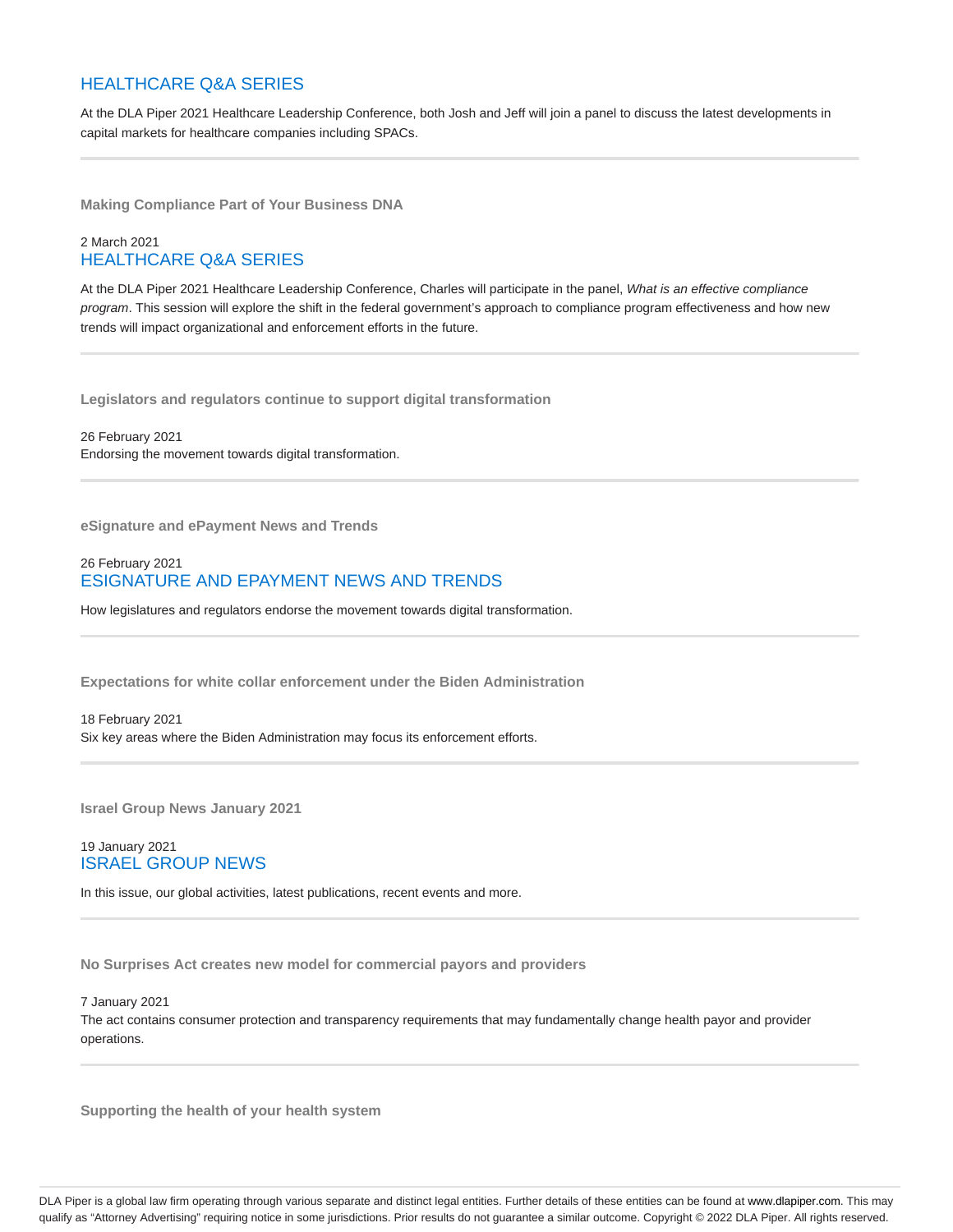**Senate approves bill eliminating antitrust exemption for health insurers**

#### 29 December 2020

New antitrust compliance challenges for the health insurance industry.

**The EEOC breaks its silence on the COVID-19 vaccine**

22 December 2020

Some of the most important questions answered by the EEOC's guidance.

**When a threat actor strikes: Legal considerations and challenges in a ransomware attack**

#### 21 December 2020

Evidence suggests that having employees working remotely significantly increases the risk of a successful ransomware attack.

**Silver linings for FCA defendants in new HHS Working Group**

#### 11 December 2020

The US Department of Health and Human Services is launching the Working Group to better protect taxpayer funds and deter "would-be fraudsters."

**FDA seeks feedback on industry best practices for medical device cybersecurity communications**

#### 9 December 2020

The agency emphasizes the evolving responsibility of medical device manufacturers to promptly, clearly communicate cybersecurity issues to patients and healthcare providers.

**Practical Compliance**

# 8 December 2020 PRACTICAL COMPLIANCE

Q4 2020: Spotlight on real estate COVID-19 compliance.

**CMS, OIG finalize Stark and AKS overhaul – paving the way for value-based care**

#### 25 November 2020

We highlight some of the most important ways in which HHS followed through on its ideas from 2019, as well as the instances where they pivoted in reaction to public comments.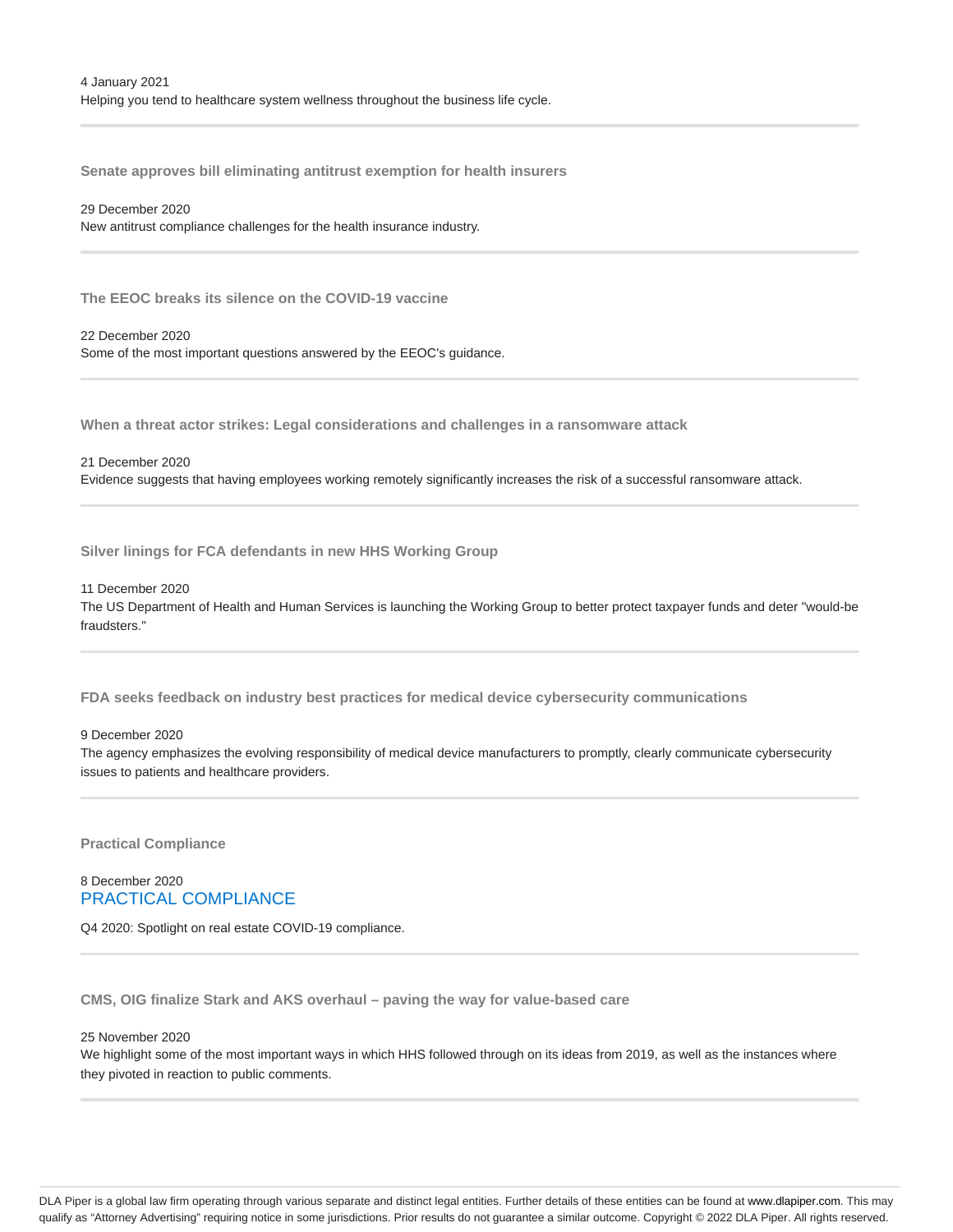**HHS-OIG issues alert warning pharmaceutical and device manufacturers about the kickback risks of speaker programs**

24 November 2020 Key details and takeaways.

**The US Hemp Production Handbook**

4 November 2020

A concise, high-level overview for businesses that are currently or are considering operating in this growing market.

**Israel Group News October 2020**

7 October 2020 ISRAEL GROUP NEWS

In this issue, our global activities, latest publications, recent events and more.

**California on the verge of instituting new deidentification requirements, broader research exemptions for health data**

23 September 2020 AB 713 has an emergency clause that means it will go into immediate effect once the governor signs it.

**Four years later, federal court upholds convictions but harshly criticizes off-label prosecutions**

23 September 2020 The decision will likely draw attention both in the First Circuit and beyond.

**PREP Act immunity: federal courts weigh in**

4 September 2020

The decisions suggest PREP Act immunity may apply broadly to manufacturers but may be more limited for hospitals, nursing homes, healthcare providers and others.

**Food and Beverage News and Trends**

# 10 August 2020 FOOD AND BEVERAGE NEWS AND TRENDS

FDA announces new food safety blueprint, plus cell-cultured meat, bioengineered foods, soda, onions and a white candy bar, a court says, is white.

**Highlights from the Medicare Physician Fee Schedule proposal for CY 2021: Remote physiologic monitoring clarity, telehealth expansion, drug and vaccine pricing and more**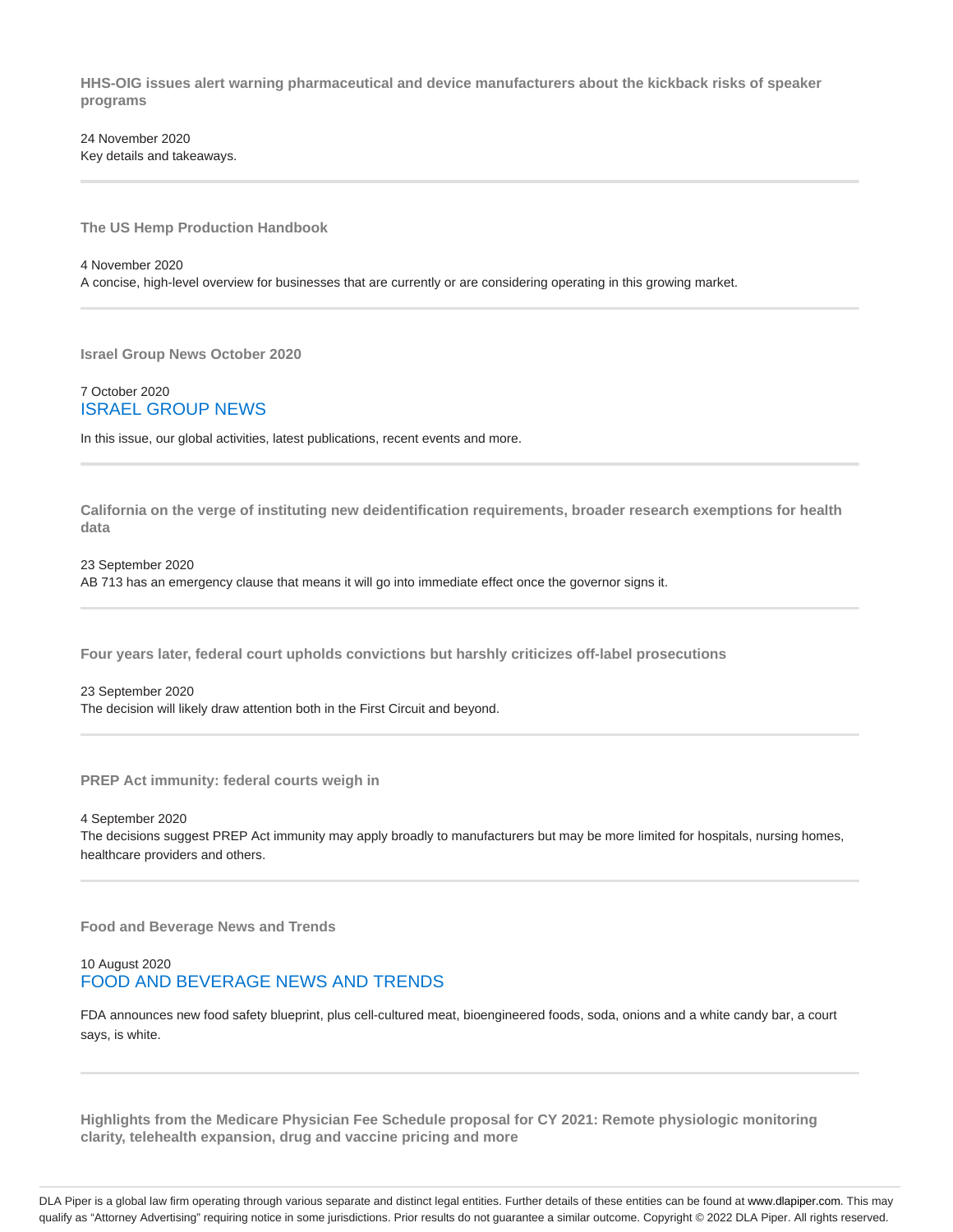10 August 2020

CMS is proposing that certain policy changes implemented on a temporary basis during the present public health emergency be carried forward permanently.

**For the healthcare industry, seeking to incentivize restocking of elective surgery supplies may lead to civil and criminal risk**

#### 6 August 2020

Discounts and incentives may have unforeseen consequences under certain federal anti-bribery laws.

**The US-Mexico-Canada Agreement: A summary of changes in Mexico's laws**

#### 6 August 2020 Mexico makes sweeping changes to an array of laws.

**New Executive Order forecasts permanent telehealth funding changes**

#### 5 August 2020

The Order implies a possible mechanism for making telehealth changes in spite of statutory confines and signals to Congress to take further action to permanently expand telehealth access in the Medicare program.

**eSignature and ePayment News and Trends**

# 30 July 2020 ESIGNATURE AND EPAYMENT NEWS AND TRENDS

OCC says national banks may provide cryptocurrency custody services – plus latest legal, regulatory and case law developments

**HHS extends COVID-19 public health emergency declaration, preserving major Medicare changes (for now)**

#### 27 July 2020

The PHE declaration is an important prerequisite for certain major emergency measures the government has deployed to help address the pandemic.

**Lessons learned about autonomous AI: Finding a safe, efficacious and ethical path through the development process**

#### 27 July 2020

A literature review of bioethical principles for AI and evaluation rules for autonomous AI, grounded in bioethical principles.

**Momentum builds for permanent expansions in federal telehealth policy**

#### 21 July 2020

Recent legislative proposals and administrative initiatives suggest that the federal government may be moving to make permanent certain emergency fixes to the telehealth regulatory landscape.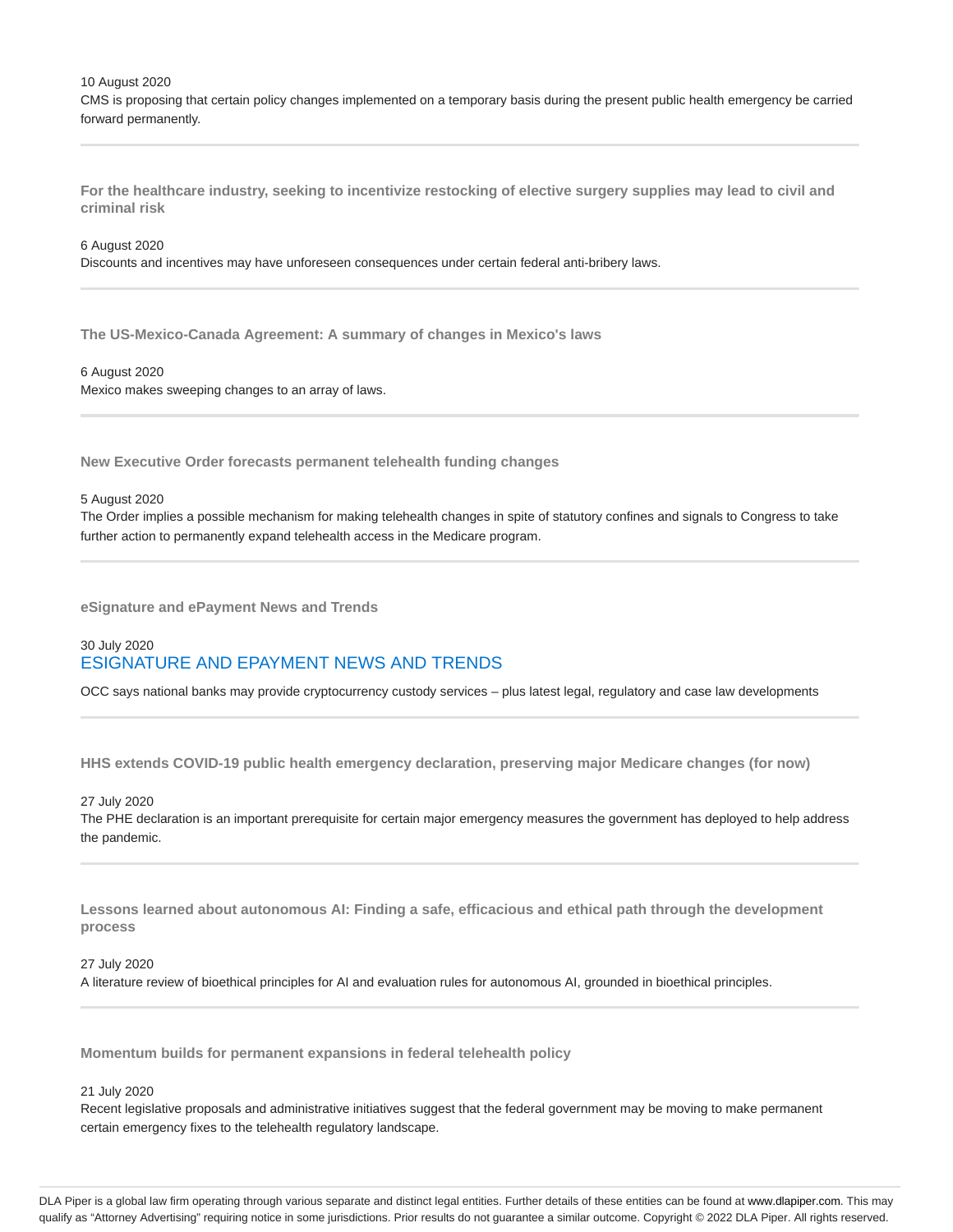**Congress continues to signal interest in long-term telehealth**

14 July 2020

Recent statements and proposals from members of Congress and state governments showing how interest in telehealth services generated by the pandemic may lead to lasting policy changes.

**Digital health: Connecting patients and services in a COVID-19 world**

13 July 2020

Telehealth technologies have emerged as a powerful tool to connect patients with vital services while reducing in-person interactions that can spread the virus.

**Israel Group News July 2020**

# 8 July 2020 ISRAEL GROUP NEWS

In this issue, our global activities, latest publications, recent events and more.

**The legal challenges facing the vaping industry in the EU/UK and the US: An overview and a look ahead**

7 July 2020 Notes as the industry matures.

**CMS proposed rule aims to encourage value based purchasing for drugs, now open for comment**

6 July 2020

The rule is intended to spur the development of contractual arrangements between insurers and biopharma companies that rely on the observed value from medicines in exchange for payment.

**eSignature and ePayment News and Trends**

# 2 July 2020 ESIGNATURE AND EPAYMENT NEWS AND TRENDS

Honoring National ESIGN Day – plus latest legal, regulatory and case law developments

**Avoid misclassification quagmires by understanding differences between contractors and employees**

23 APR 2018

Classification missteps can translate to significant legal and economic risk for businesses, and workers who are not properly classified also face negative consequences.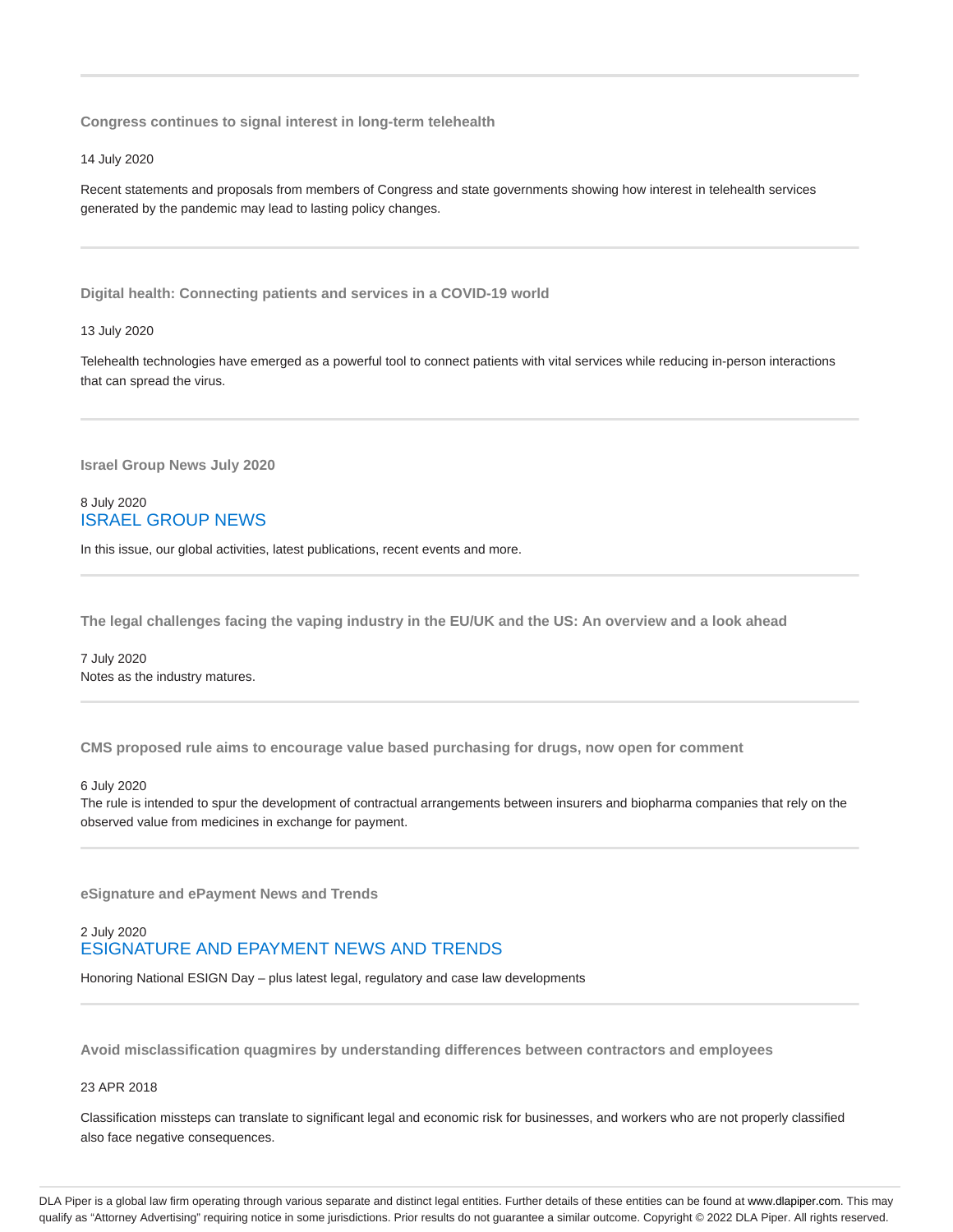**Precarious steps: patent eligibility for healthcare IT**

26 SEP 2016

Three recent Federal Circuit decisions, along with new updates from the USPTO, offer guidance on which steps to take in patenting healthcare IT-related inventions.

**Stop them in their tracks: key points in seeking a preliminary injunction against medical device infringers**

#### 22 SEP 2016

Three considerations to bear in mind when bringing or defending a preliminary injunction motion in a medical device infringement case.

**Is your cybersecurity upgrade FDA reportable?**

28 SEP 2016

Draft guidance lends insight into the way the FDA may apply existing postmarket regulatory requirements to evolving cybersecurityrelated technological issues.

**Cybersecurity: past is prologue**

29 MAR 2016

During 2016, we will likely see another increase in cyberattacks, and we will see cybersecurity being taken more seriously by its potential victims.

**Supreme Court Corner: Q1 2016**

29 MAR 2016 Two cases to watch.

**Intellectual Property and Technology News (United States), Issue 23, Q3 2014**

# 10 SEP 2014 INTELLECTUAL PROPERTY AND TECHNOLOGY NEWS

Our Intellectual Property and Technology News reports on worldwide developments in IP and technology law, offering perspectives, analysis and visionary ideas.

**Substitution allowed? State biosimilars laws are evolving**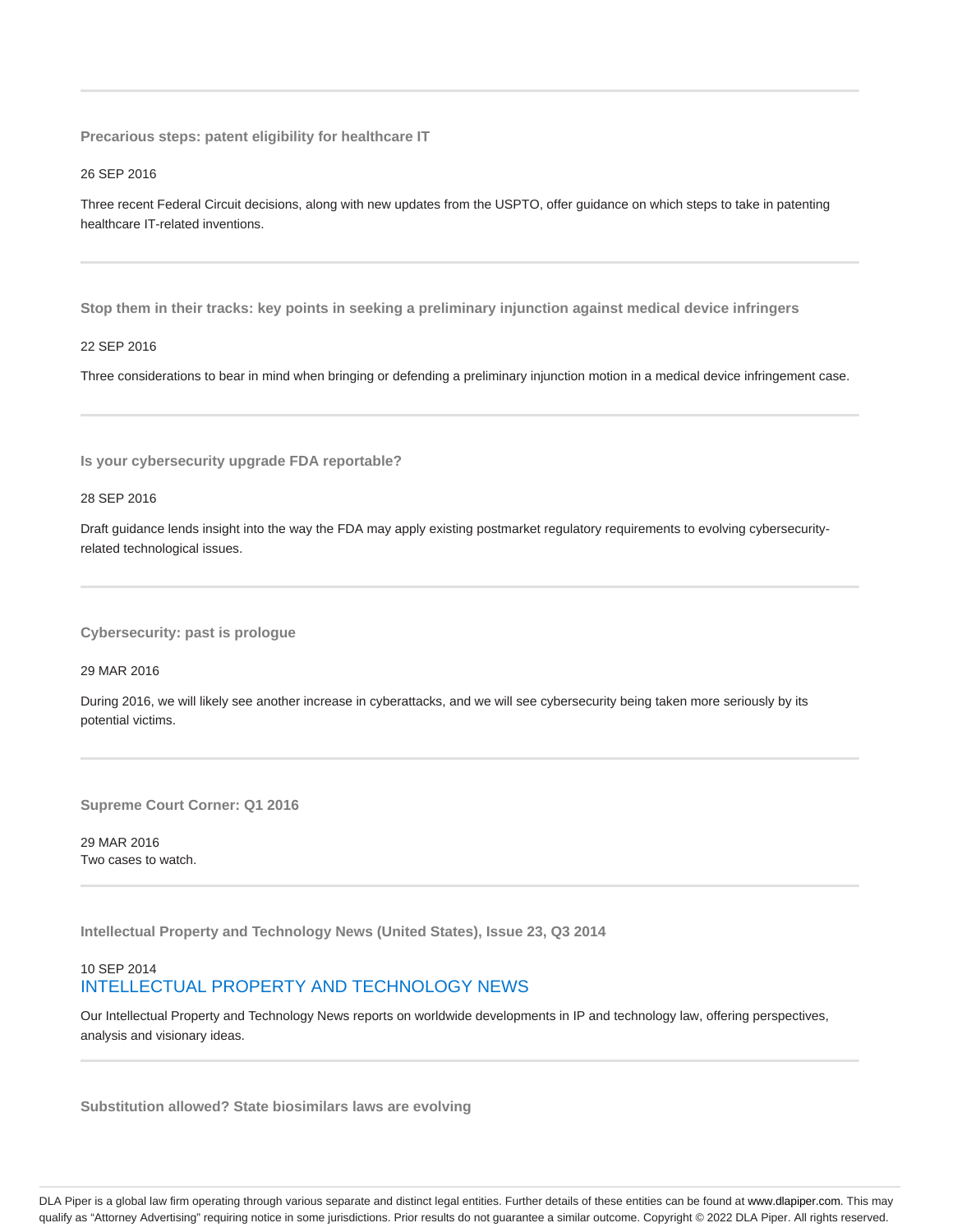10 SEP 2014 Biosimilar products have not yet reached the US market, but debates on the laws and regulations that will govern them have been raging for some time

**Supreme Court Corner - Q3 2014**

10 SEP 2014

A review of cases relevant to IPT decided or argued before the Court during Q3

**Public-Private Partnerships in Puerto Rico**

#### 21 MAR 2017

For those considering participating in P3s in Puerto Rico, this handbook summarizes the applicable legal framework and discusses why Puerto Rico is a favorable jurisdiction for entering into P3s.

**Universal Health Services: contractors take note − Supreme Court approves implied certification theory of False Claims Act liability**

#### 22 JUN 2016

The Court's recognition of "implied certification" theory resolves a circuit split in favor of a more expansive view of the Act.

**DLA Piper's Guide to Restructuring Issues for Not-For-Profit Companies and Their Directors**

### 29 OCT 2015

Understanding the financial challenges in preserving an NFP and its mission

**Wellness innovators take note: FDA reveals risk-based approaches to the regulation of health IT and mobile medical apps**

#### 2 FEB 2015

With these draft guidance documents, FDA indicates it will not take enforcement action in connection with low-risk general wellness products and establishes a new risk-based approach to medical device accessories

**FDA's new menu labeling and vending machine requirements: 10 key answers for food businesses**

#### 2 DEC 2014

The new requirements apply nationwide and preempt existing state laws

**Big or small, it's all hardball: merger enforcement actions below the HSR threshold ˗ top ten tips in non-reportable**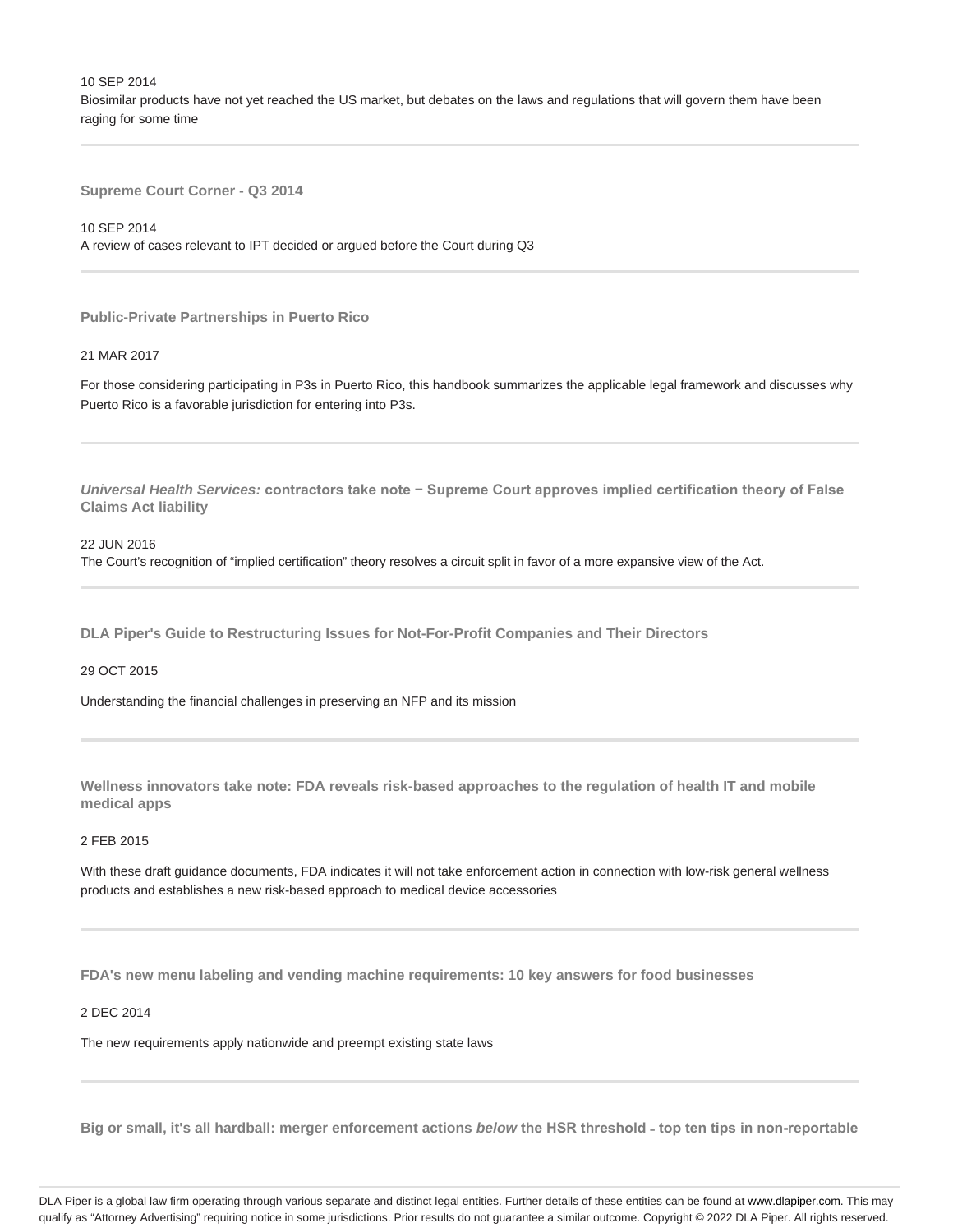#### **transactions**

23 JUN 2014

No anti-competitive deal is immune from challenge, even if it is small - 10 important points to keep in mind in M&A transactions

**First Lady and nutrition: USDA and FDA propose sweeping food labeling and marketing regulations**

#### 27 FEB 2014

Today, First Lady Michelle Obama and the Food and Drug Administration released two long-awaited proposed regulations that would for the first time in 20 years make significant changes to the nutrition information found on food and dietary supplement labels.

**Offering healthcare solutions at consumers' fingertips? What you should know about FDA regulation of mobile medical apps**

#### 10 OCT 2013

**Food safety from farm to fork: FDA publishes proposed rules aiming to ensure the safety and security of the food supply**

#### 24 JAN 2013

The proposed rules lay the foundation of the prevention-based, modern food safety system envisioned in the FSMA and have wide-ranging effects on many industries, including every link in the global food supply chain.

**Revenue pressure climbs for skilled nursing facilities − what does this mean for healthcare REITs?**

#### 3 JUN 2015

Healthcare REITs must be mindful of the challenges they may face due to changes in the healthcare environment

# **FVENTS**

# Previous

**2022 Health Datapalooza and National Health Policy Conference**

5 April 2022 | 10:45 ET Webinar

**OSHA's new vaccination and testing ETS: Key requirements and action steps for employers**

12 November 2021 | 12:00 - 1:00 EST Webinar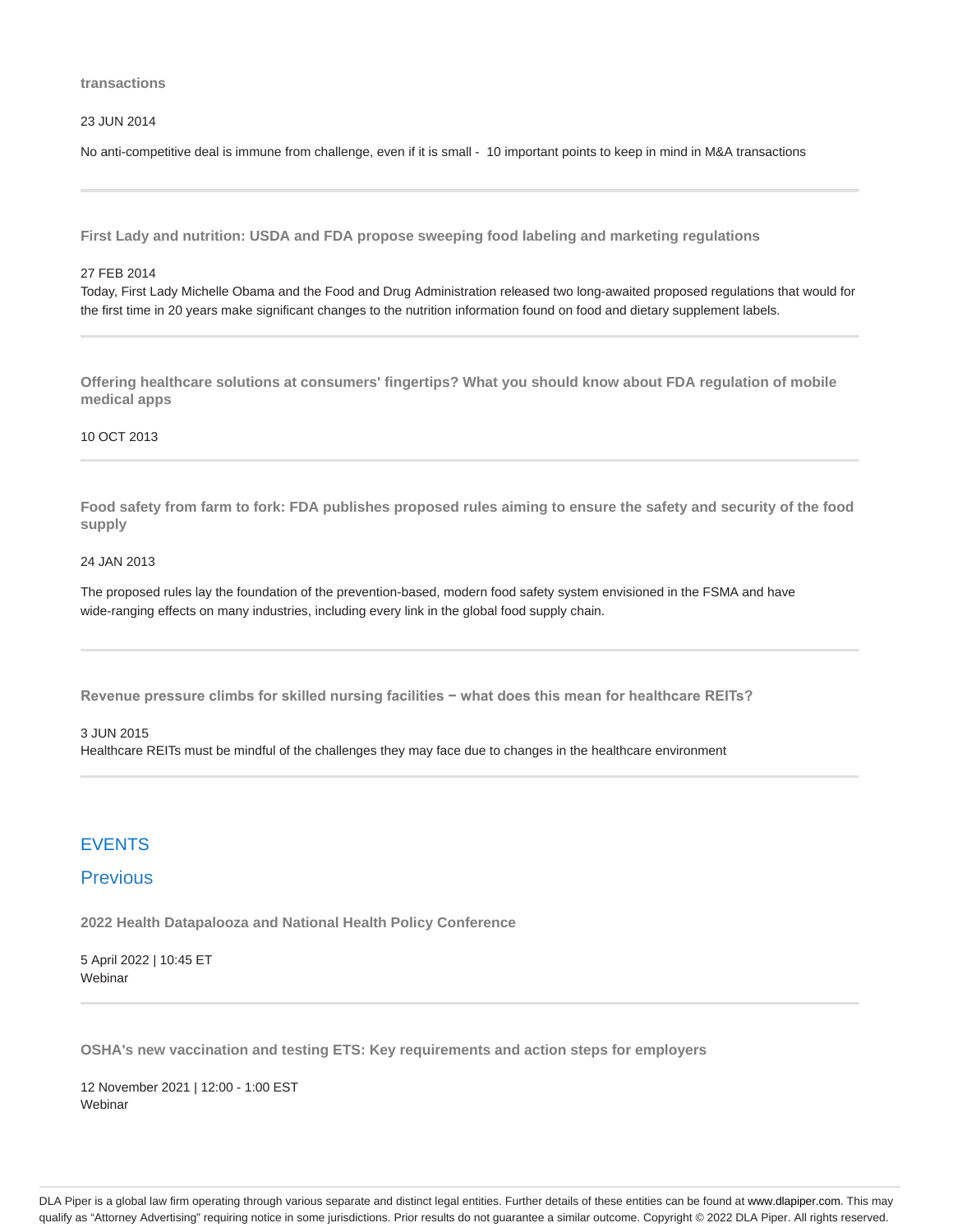**US employment law update**

12 October 2021 | 1:00 – 2:00 ET **Webinar** 

**False Claims and Qui Tam Summit for Life Sciences and Healthcare**

24 September 2021 **Webinar** 

**The FCA and nursing homes: A target before and after the pandemic**

24 March 2021 Webinar

**2021 Healthcare Leadership Conference: Day 4 - Path to restructuring and recovery**

11 March 2021 | 12:00 PM - 3:30 PM ET 2021 HEALTHCARE LEADERSHIP CONFERENCE

**2021 Healthcare Leadership Conference: Day 3 - Washington roundtable**

10 March 2021 | 12:00 PM - 3:30 PM ET 2021 HEALTHCARE LEADERSHIP CONFERENCE

**2021 Healthcare Leadership Conference: Day 2 - Unlocking innovation and collaboration through digital health and technology**

9 March 2021 | 12:00 PM - 3:30 PM ET 2021 HEALTHCARE LEADERSHIP CONFERENCE

**2021 Healthcare Leadership Conference: Day 1 - The dealmakers, the visionaries and the advocates**

8 March 2021 | 12:00 PM - 3:30 PM ET 2021 HEALTHCARE LEADERSHIP CONFERENCE

**The changing business and legal landscape: Key considerations for companies in 2021**

5 March 2021 | 1:00 – 2:30 ET Webinar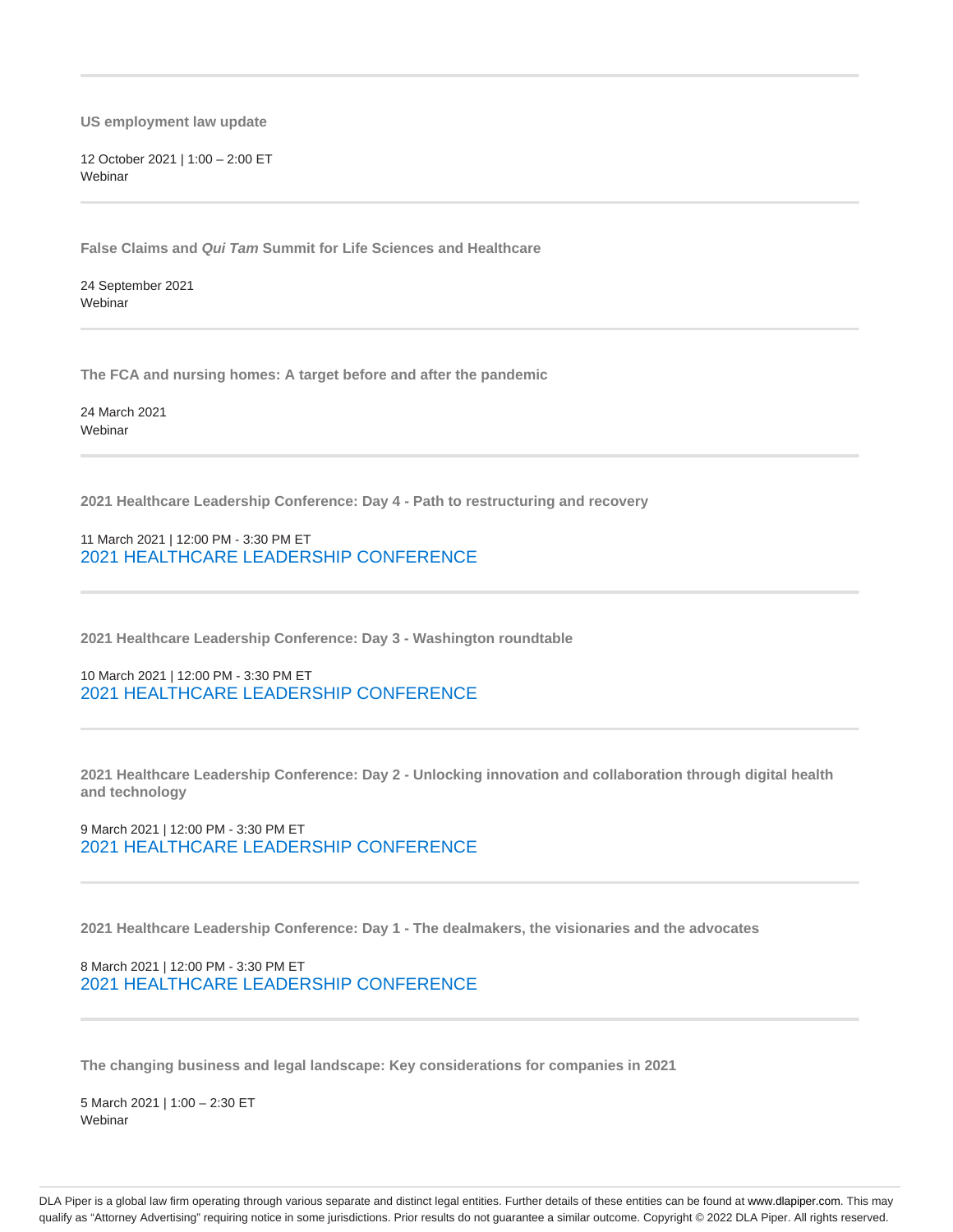**Communication and information sharing in support of healthcare for vulnerable populations**

22 February 2021 **Webinar** 

**Building a vaccination plan: Key considerations for businesses**

18 February 2021 | 9:00 - 10:00 PT Webinar

**How technology is impacting healthcare delivery in a COVID-19 world**

13 January 2021 | 1:00 - 2:00 EST Webinar

**The US Election and the Race for a Vaccine: A Roundtable Discussion with Gregory Zuckerman**

21 December 2020 Webinar

**2020 BioHealth Capital Region Virtual Forum**

19 October 2020 | 4:30 - 5:00 EDT Webinar

**BRG Healthcare Restructuring Conference**

12-13 October 2020 New York

**Health tech market midst and post COVID-19**

14 September 2020 **Webinar** 

**Considerations for drug pricing and demonstrating value in a post-pandemic environment**

5 August 2020 | 12:00 – 1:00 ET Webinar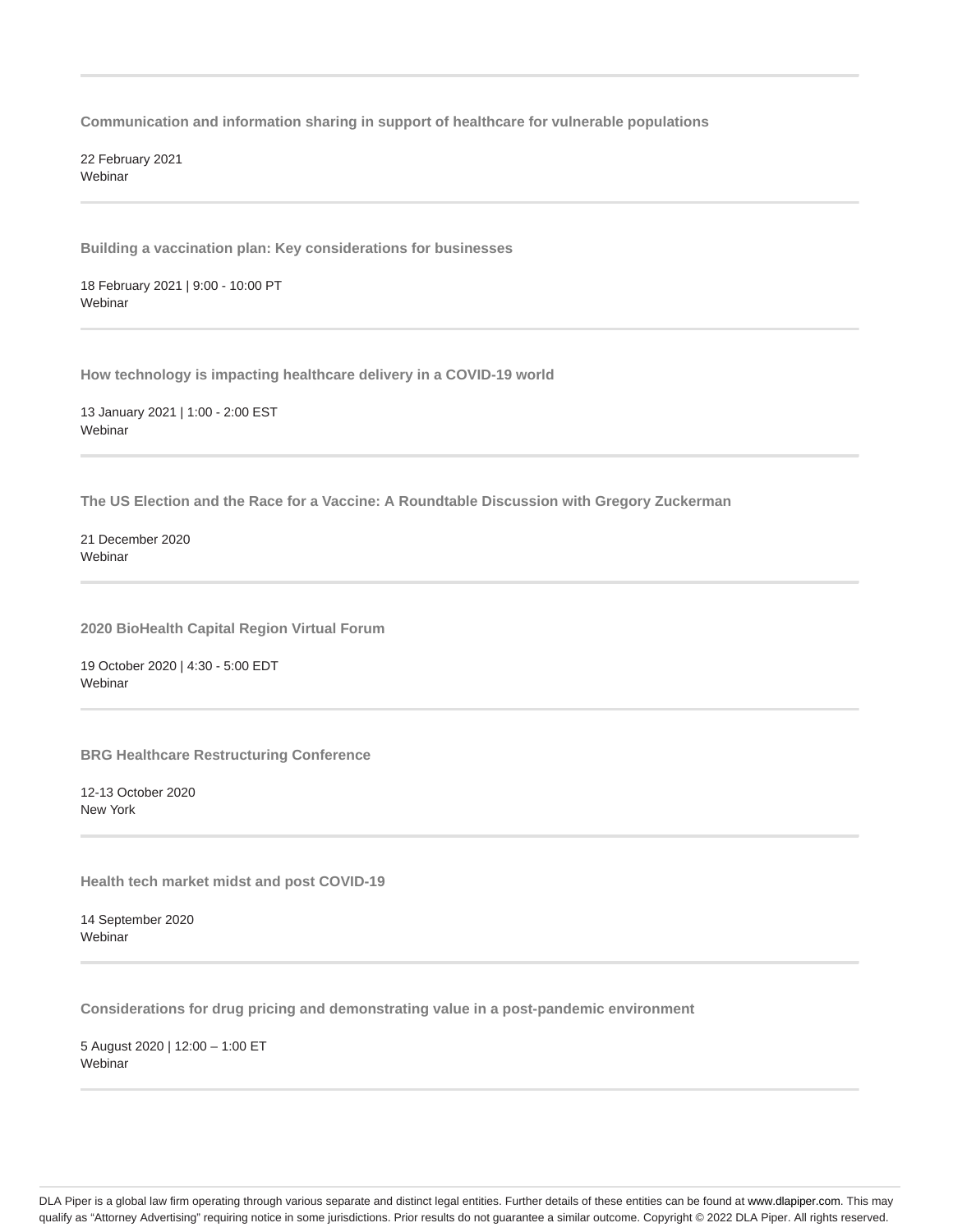# UUTISET

**DLA Piper lawyers and practices ranked in latest edition of The Legal 500**

15 June 2022

DLA Piper announced today that the firm received 52 firm rankings and 273 lawyers were featured in The Legal 500 United States 2022 guide.

**DLA Piper partner Jessica Wilson named a Law360 Life Sciences Rising Star**

14 June 2022

DLA Piper is pleased to announce that partner Jessica Wilson has been named a 2022 Law360 Life Sciences Rising Star.

**DLA Piper continues expansion of its Regulatory and Government Affairs practice with David Kopans in Washington, DC**

6 May 2022

DLA Piper has added nationally regarded healthcare regulatory partner David Kopans in its Washington, DC office.

**Bethany Hills joins DLA Piper's FDA Regulatory practice in New York**

3 May 2022

DLA Piper continues the growth of its FDA Regulatory group with the arrival of Bethany Hills as a partner in the firm's New York office. Hills will join as vice chair of the FDA practice, working with co-chairs Geoff Levitt and Stefanie Fogel to support their rapid expansion of DLA Piper's FDA regulatory capabilities.

**DLA Piper named a top three law firm for private equity deal volume by PitchBook**

8 March 2022

DLA Piper is pleased to announce that the firm ranked among the top three most active law firms for global private equity deal volume in the past year, according to PitchBook's 2021 global league tables report.

**DLA Piper advises mPulse Mobile in growth investment from PSG**

20 January 2022

DLA Piper represented mPulse Mobile, a leader in conversational AI and digital engagement solutions for the healthcare industry, in a growth investment from PSG, a leading growth equity firm partnering with middle-market software and technology-enabled services companies.

**Christopher Halliday joins DLA Piper's Patent Prosecution practice and Life Sciences sector in Philadelphia**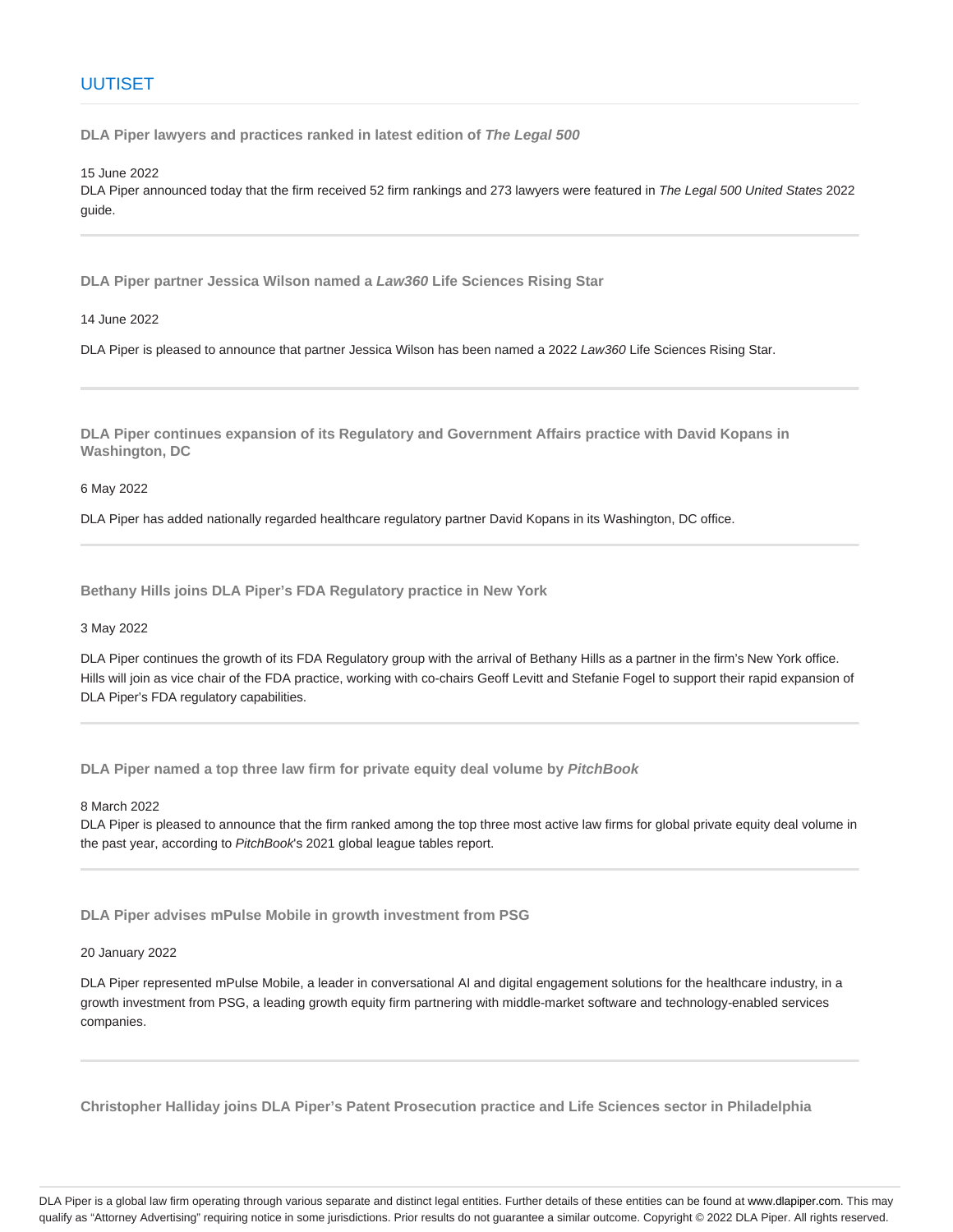#### 18 January 2022

DLA Piper announced today that Christopher Halliday has joined the firm's Patent Prosecution practice and Life Sciences sector as a partner in Philadelphia.

**DLA Piper advises Pack4U in its acquisition of Catalyst Healthcare**

18 January 2022

DLA Piper represented Pack4U, a connected health services company, in its acquisition of leading pharmacy technology company Catalyst Healthcare.

**DLA Piper joins with Duke, Mayo Clinic, UC Berkeley to launch innovative AI collaboration**

21 December 2021

DLA Piper has joined with the Duke Institute for Health Innovation, the Mayo Clinic and UC Berkeley, among others, to launch an innovative collaboration designed to build an understanding of the AI software market and allow for its safe and responsible deployment, including of machine learning algorithms.

**Campos Mello Advogados announces four new partners**

8 December 2021

DLA Piper announced today the addition of four new partners at Campos Mello Advogados (CMA), which has a cooperation agreement with DLA Piper.

**DLA Piper partners Jeff Baglio and Erin Gibson named to San Diego Business Journal's 2021 Leaders in Law list**

15 November 2021

DLA Piper is pleased to announce that partners Jeff Baglio and Erin Gibson have been named to the San Diego Business Journals 2021 Leaders in Law list.

**Ardith Bronson, Isabel De Obaldia and Rebecca Jones McKnight named to The American Lawyer's list of 2021 South Trailblazers**

4 October 2021

DLA Piper is pleased to announce that Ardith Bronson, Irma Isabel De Obaldia and Rebecca Jones McKnight have been named to The American Lawyer's inaugural list of South Trailblazers. The list recognizes professionals in the South "who have moved the needle in the legal industry."

**DLA Piper partner Jeff Baglio named a 2021 BTI M&A Client Service All-Star**

9 September 2021

DLA Piper is pleased to announce that BTI Consulting Group has recognized partner Jeff Baglio for providing superior service to clients in its 2021 BTI M&A Client Service All-Star report.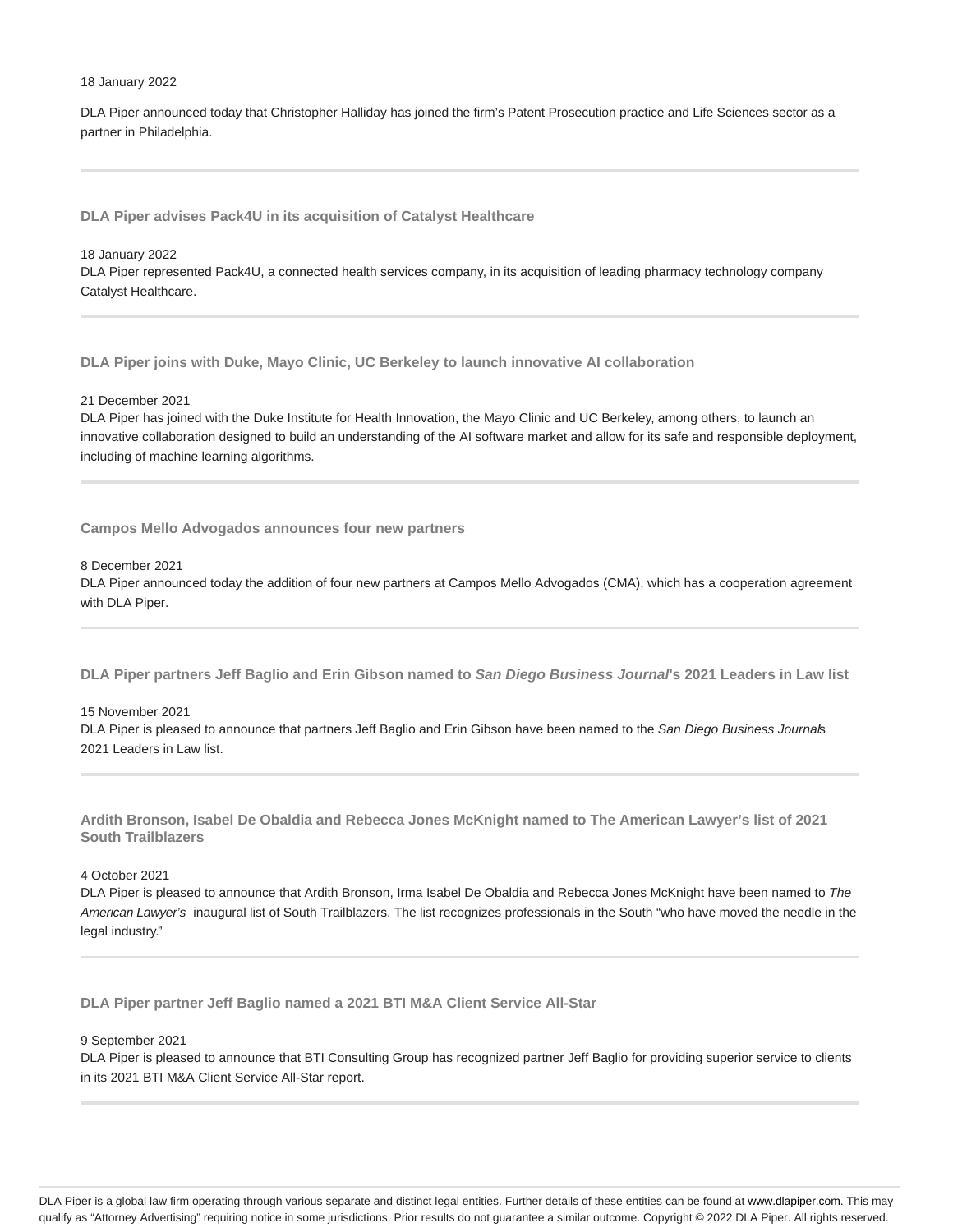**DLA Piper achieves appellate victory for AMN Healthcare in antitrust lawsuit**

#### 24 August 2021

DLA Piper recently won a significant appellate victory on behalf of AMN Healthcare defeating a lawsuit seeking more than US\$50 million in damages that alleged violations of federal and state antitrust laws.

**Deborah Samenow joins DLA Piper's Healthcare sector in Washington, DC**

#### 9 August 2021

DLA Piper announced today that Deborah Samenow has joined the firm's Litigation and Regulatory practice and Healthcare sector as of counsel based in Washington, DC.

**DLA Piper advises underwriters of MaxCyte's upsized US IPO**

#### 30 July 2021

DLA Piper represented Cowen and Company, LLC, Stifel, Nicolaus & Company, Incorporated and William Blair & Company, L.L.C., as underwriters in the initial US public offering of 13,500,000 shares of common stock of MaxCyte, Inc. (Nasdaq: MXCT) (LSE: MXCT, MXCN), a leading provider of cell-engineering platform technologies, at an initial offering price of US\$13.00 per share.

**DLA Piper recognized as one of the "Most Recommended Law Firms" by BTI Consulting Group**

#### 26 July 2021

Due to its ability to "exceed client expectations and consistently demonstrate deep business understanding," DLA Piper is pleased to announce that it has been named one of the 11 Most Recommended Law Firms by BTI Consulting Group for 2021.

**DLA Piper advises Abry Partners in US\$400 million sale of Sentry Data Systems**

#### 16 July 2021

DLA Piper represented private equity investment firm Abry Partners in its US\$400 million sale of Sentry Data Systems, Inc.

**DLA Piper advises Lionheart Acquisition Corp. II in US\$32.6 billion SPAC deal with MSP Recovery**

#### 13 July 2021

DLA Piper represented special purpose acquisition company (SPAC) Lionheart Acquisition Corp. II. in its agreement to merge with MSP Recovery LLC.

**DLA Piper advises FastMed in its acquisition of CareSpot and MedPost Urgent Care**

#### 12 July 2021

DLA Piper represented FastMed in its recent acquisition of Tenet Healthcare's urgent care platform, which includes 87 CareSpot and MedPost clinics in Arizona, California, Florida and Texas.

**DLA Piper advises emocha Health in US\$6.2 million Series A financing**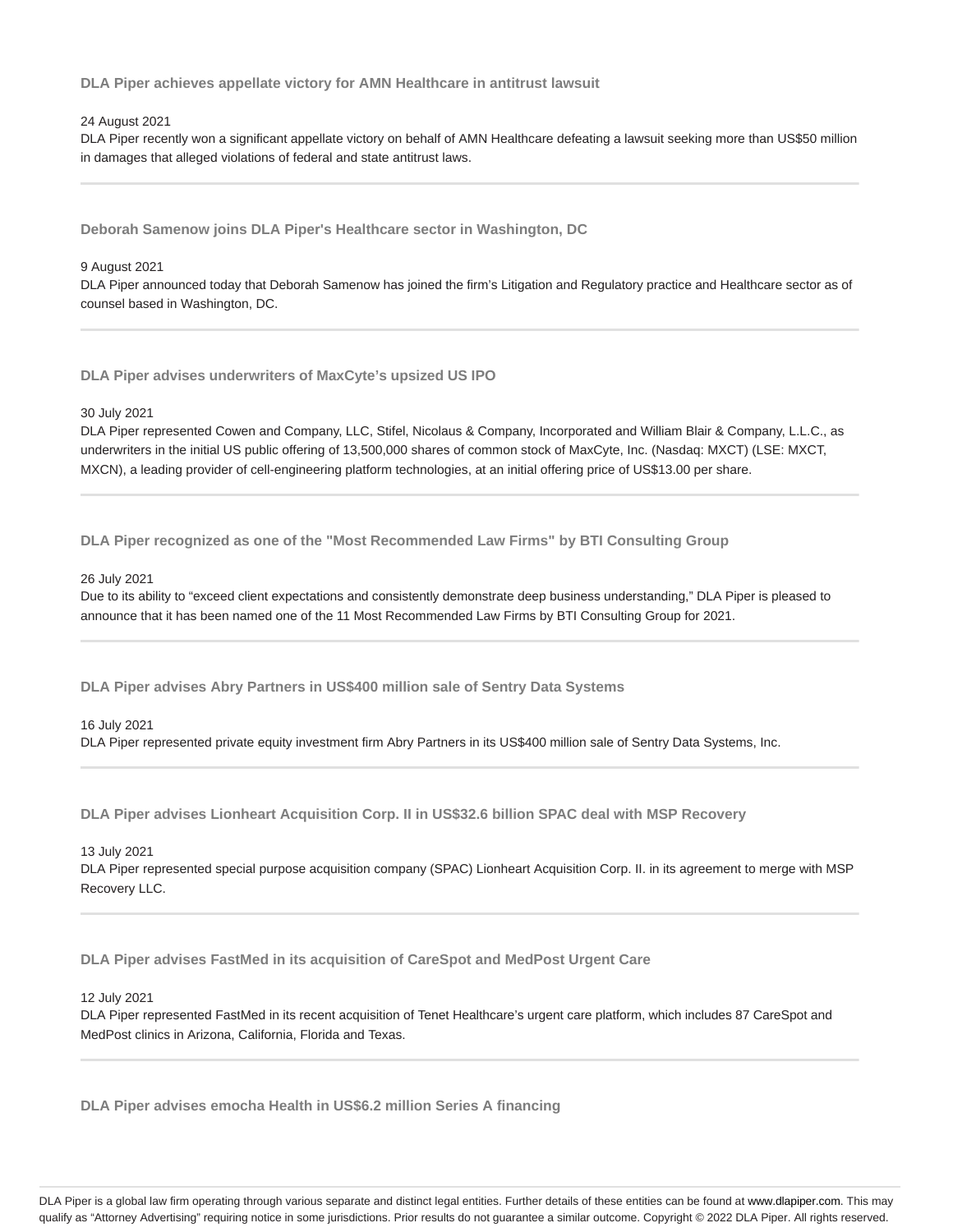**DLA Piper lawyers and practices ranked in latest edition of The Legal 500**

17 June 2021

DLA Piper announced today that the firm received 42 individual lawyer rankings and 49 firm rankings in The Legal 500 United States 2021 guide.

**DLA Piper advises CareMax in business combination with Deerfield Healthcare Technology Acquisitions Corp.**

18 June 2021

DLA Piper represented CareMax Medical Group, L.L.C. in its business combination, along with IMC Medical Group Holdings LLC, with special purpose acquisition company Deerfield Healthcare Technology Acquisitions Corp. to create a publicly traded technology-enabled care platform providing value-based care and chronic disease management to seniors.

**DLA Piper advises Harrison Street on US\$1.6 billion medical office and senior housing transactions**

17 June 2021

DLA Piper advised Harrison Street on an integrated series of transactions through which Harrison Street agreed to purchase 24 senior housing assets and sell 14 medical office properties across eight states over numerous months for a total transaction value of approximately US\$1.6 billion.

**DLA Piper lawyers and practices ranked in latest Chambers edition**

1 June 2021

DLA Piper today announced that the firm received 216 lawyer rankings and 94 firm rankings in Chambers USA's 2021 guide.

**Tracy Weir joins DLA Piper's Litigation and Regulatory practice and Healthcare sector in Washington, DC**

17 May 2021

DLA Piper announced today that Tracy Weir has joined the firm's Litigation and Regulatory practice and Healthcare sector as a partner based in Washington, DC.

**DLA Piper advises Denali Growth Partners in closing of US\$203 million growth equity fund**

#### 30 March 2021

DLA Piper represented Denali Growth Partners in the close of its US\$203 million inaugural fund, Denali Growth Partners Fund I, L.P.

**DLA Piper advises ICV Partners in control investments in Total Access Urgent Care and Cherry Tree Dental**

25 March 2021

DLA Piper represented ICV Partners, LLC in its control investments in Total Access Urgent Care (TAUC) and Cherry Tree Dental.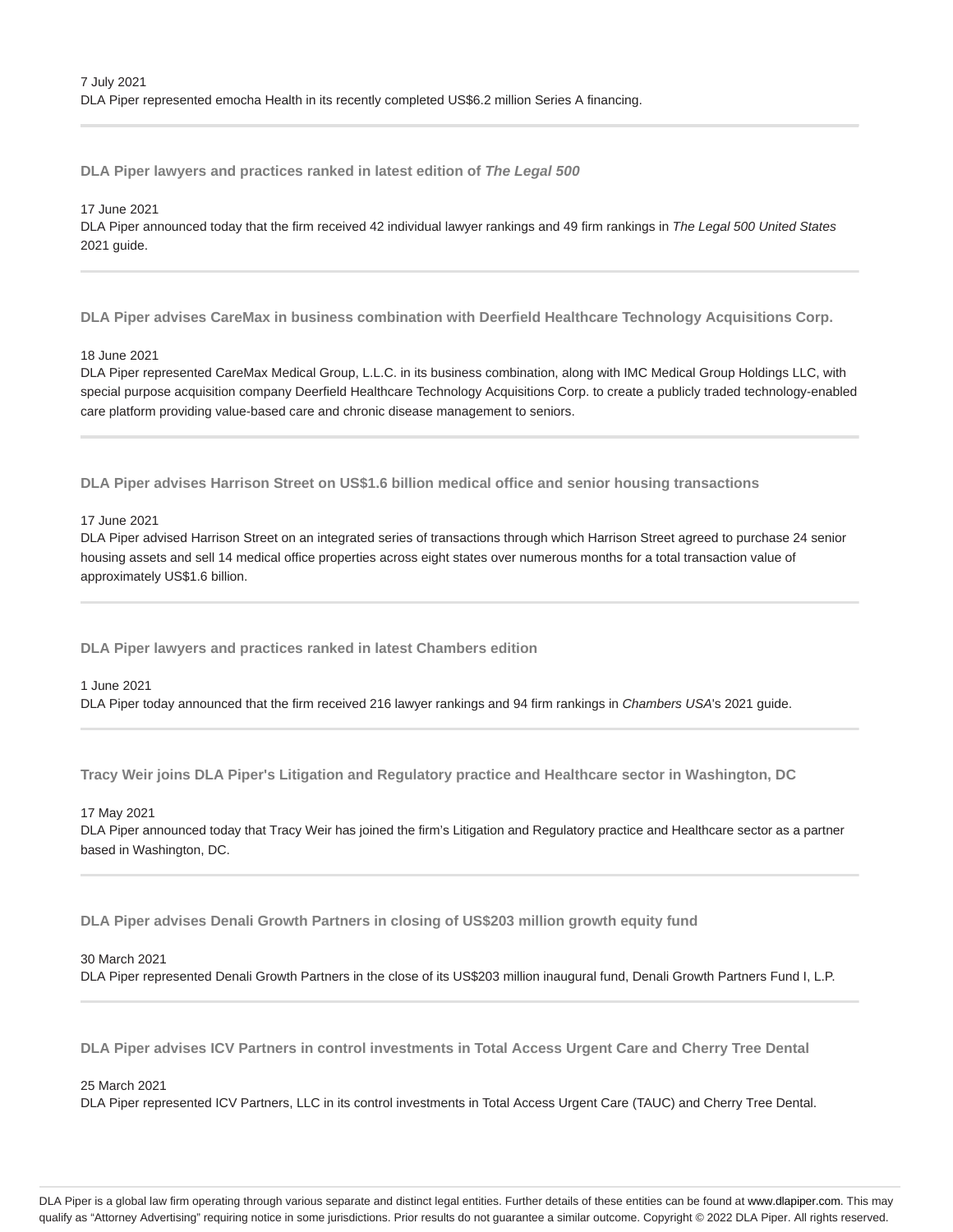**DLA Piper advises Truvian Sciences in oversubscribed US\$105 million Series C financing**

#### 24 February 2021

DLA Piper represented Truvian Sciences in its recent oversubscribed US\$105 million Series C financing.

**DLA Piper advises EQ Health Acquisition Corp. in its upsized US\$220 million initial public offering**

#### 11 February 2021

DLA Piper represented EQ Health Acquisition Corp. in its recent upsized initial public offering of 21,999,960 units at a price of \$10 per unit.

**DLA Piper advises Sidecar Health in US\$125 million Series C financing**

#### 3 February 2021

DLA Piper represented health insurtech company Sidecar Health in its recent US\$125 Series C financing, resulting in its subsequent valuation at US\$1 billion.

**DLA Piper advises Unseen Capital Health Fund in US\$30 million investment from Eli Lilly and Company**

#### 25 January 2021

DLA Piper represented Unseen Capital Health Fund LP in a recent US\$30 million limited partner investment from global pharmaceutical company Eli Lilly and Company.

**DLA Piper advises Stifel in Tastemaker Acquisition Corp.'s US\$276 million IPO and advises Stifel and Nomura in OCA Acquisition Corp.'s US\$149.5 million IPO**

#### 21 January 2021

DLA Piper represented Stifel as sole book-running manager of the US\$276 million initial public offering by Tastemaker Acquisition Corp., a special purpose acquisition company (SPAC) focused on the restaurant, hospitality, and related technology and service sectors globally.

**The Financial Times ranks DLA Piper second Most Innovative and second Most Digital law firm in 2020 North America Innovative Lawyers report**

#### 16 December 2020

DLA Piper is pleased to announce it was ranked second by the Financial Times for both the Most Innovative and Most Digital law firm in the FT North America Innovative Lawyers 2020 report.

**DLA Piper shortlisted by the Financial Times for five FT North America Innovative Lawyers awards**

#### 8 December 2020

DLA Piper is pleased to announce it has been shortlisted by the Financial Times for five FT North America Innovative Lawyers 2020 awards.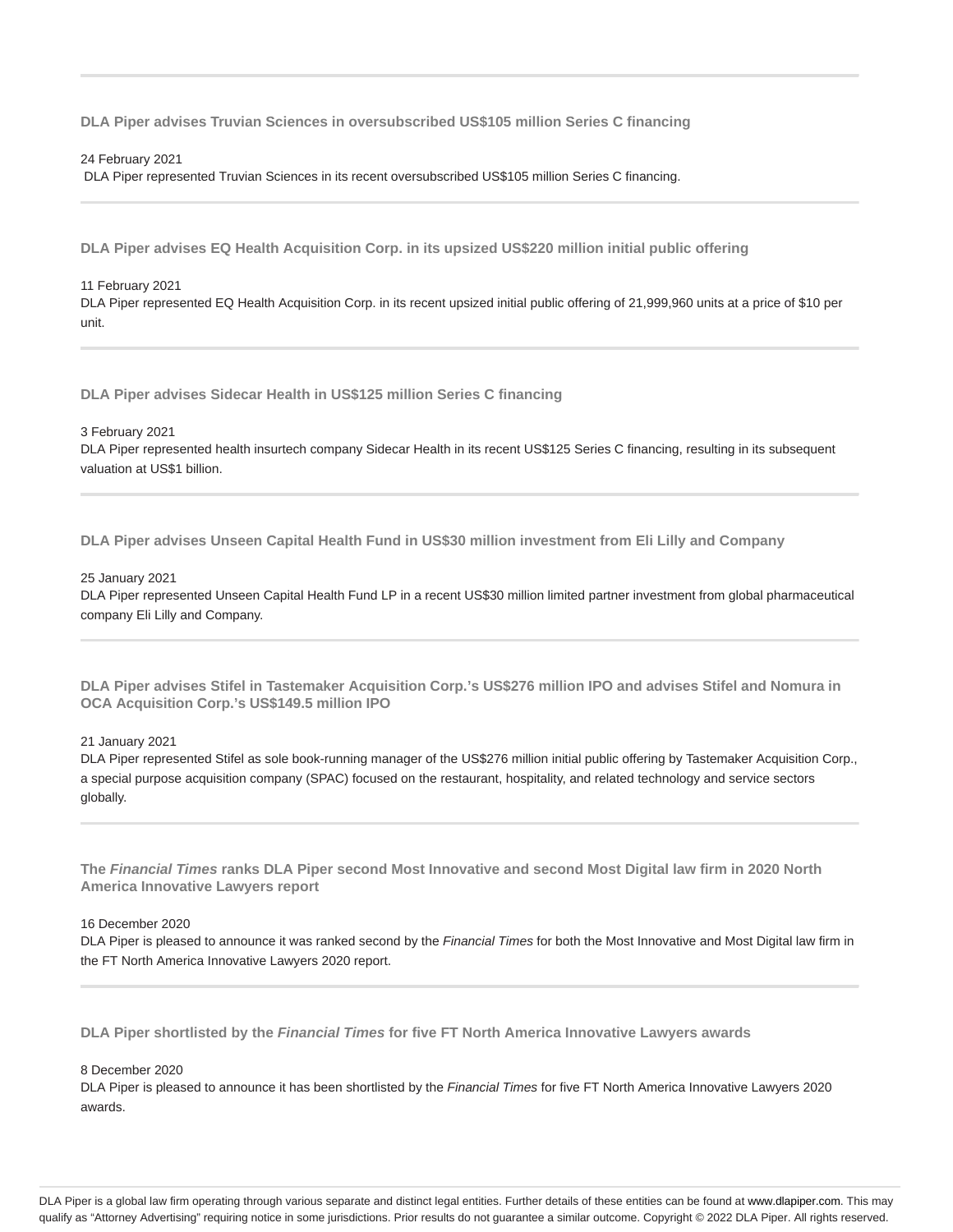**DLA Piper advises Abry Partners in its investment in Benefit Recovery Group**

23 October 2020

DLA Piper represented private equity investment firm Abry Partners in its strategic investment in Benefit Recovery Group (BRG), a leading provider of healthcare subrogation services.

**DLA Piper advises Edifecs in growth investment from TA Associates and Francisco Partners**

24 September 2020 DLA Piper represented Edifecs, Inc. in a recent growth investment from TA Associates and Francisco Partners.

**DLA Piper advises MEDNAX in its US\$885 million sale of MEDNAX Radiology Solutions to Radiology Partners**

15 September 2020 DLA Piper represented MEDNAX, Inc. in the sale of MEDNAX Radiology Solutions to Radiology Partners for US\$885 million.

**John Gibson joins DLA Piper's Litigation and Regulatory practice in Los Angeles**

14 July 2020 DLA Piper announced that John Gibson has joined the firm's Litigation and Regulatory practice as a partner in Los Angeles.

**DLA Piper advises Abry Partners in acquisition of HealthEZ**

#### 7 July 2020

DLA Piper represented private equity investment firm Abry Partners in its acquisition of a majority stake in HealthEZ.

# Enforcement and Compliance

DLA Piper's Healthcare Enforcement and Compliance practice is a multi-disciplinary team that provides services in the areas of **prevention, compliance and advocacy** to members of the Healthcare community.

# **PREVENTION**

- Providing "ready reference" compliance advice
- Assessing, building and strengthening compliance programs
- Anticipating and preventing legal and reputational risks
- Performing due diligence in healthcare transactions

# **COMPLIANCE**

- Clarifying applicable standards, often in novel or esoteric areas
- Achieving compliance when it is in question
- Investigating potential non-compliance with applicable standards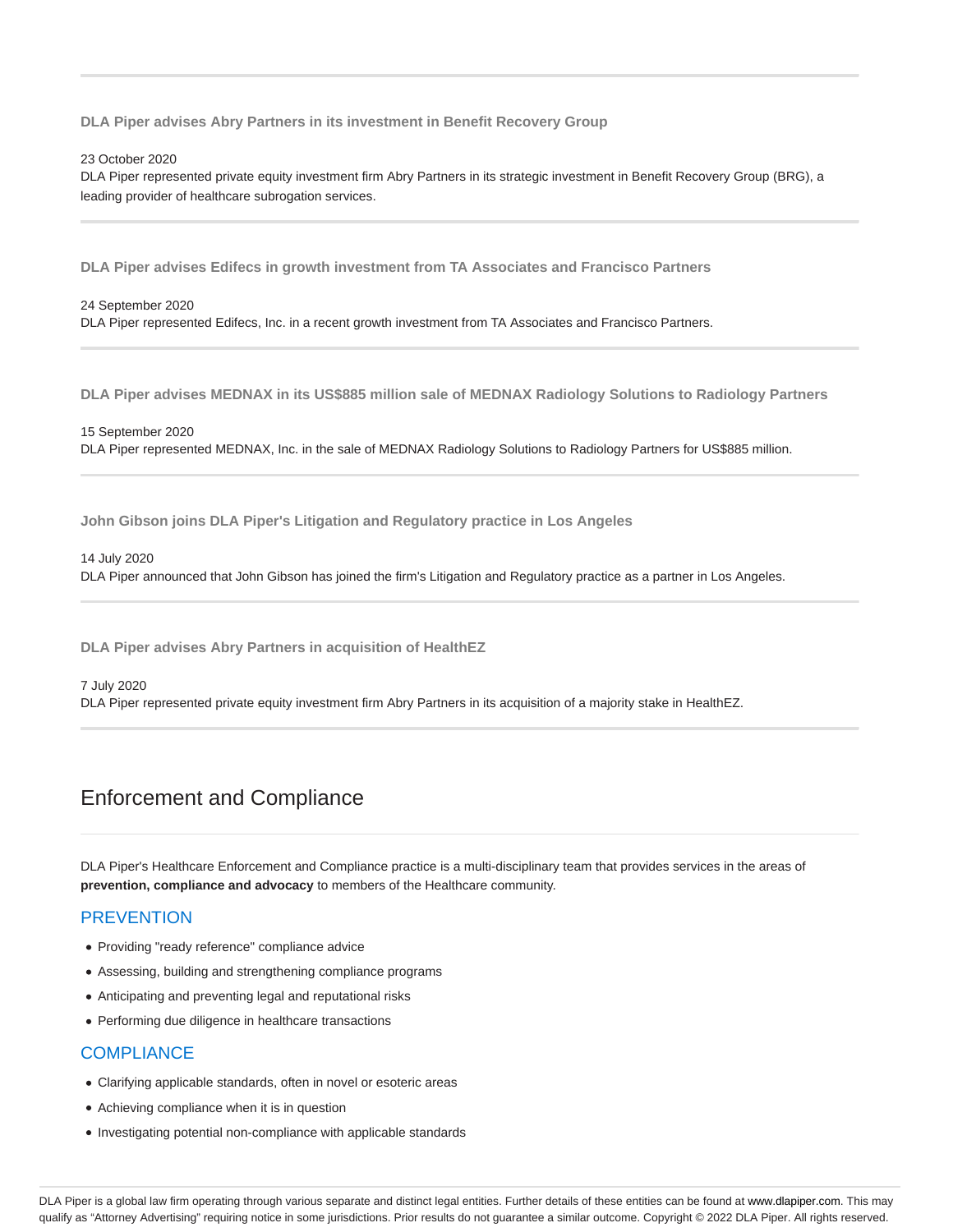Taking appropriate remedial measures

# **ADVOCACY**

- Defending lawsuits and investigations initiated by state and federal regulators and enforcers
- Defending whistleblower cases
- Responding rapidly when there is a government request for information
- Advocating in Recovery Audit Contractor (RAC), Medicare, Medicaid and payer audits
- Assisting with the defense, appeals and litigation of denied claims for reimbursement

# OUR TEAM

We have lawyers across the United States and around the globe who have dedicated their careers to helping clients establish and maintain legal and regulatory compliance, and defend against government enforcement actions. Ten of our lawyers are Certified in Compliance, which we believe is more than any other law firm in the world.

# OUR APPROACH

As we serve members of the healthcare industry in the current challenging environment, we provide value by using:

- Diverse teams that are best suited for the specific issue
- Diligent and focused assessments
- Rigorous, collaborative planning and execution
- Techniques to diminish internal client disruption and distraction from core activities
- Advice that provides clarity in the ever-changing healthcare climate
- Fresh perspectives and innovative strategies

# WHAT WE DO

- Assess and enhance compliance program effectiveness
- Focus on industry-provider relationships and transparency
- Emphasize compliant physician-hospital relationships
- Assist with troublesome Medicaid issues, which are more prevalent in the post-reform environment
- Perform compliance due diligence in transactions
- Defend against regulatory enforcement and whistleblower actions and investigations
- Provide comprehensive privacy and security counseling
- Handle claims audits and reimbursement disputes

# OUR CLIENTS

- Hospitals and health systems
- Academic medical centers
- Hospice, durable medical equipment, home health and long-term-care providers
- Physician groups
- Allied healthcare professionals
- Ancillary service providers

# THE KINDS OF MATTERS WE HANDLE

- Government investigations and False Claims Act cases
- Internal investigations
- Whistleblower cases
- Stark Law and Anti-Kickback concerns